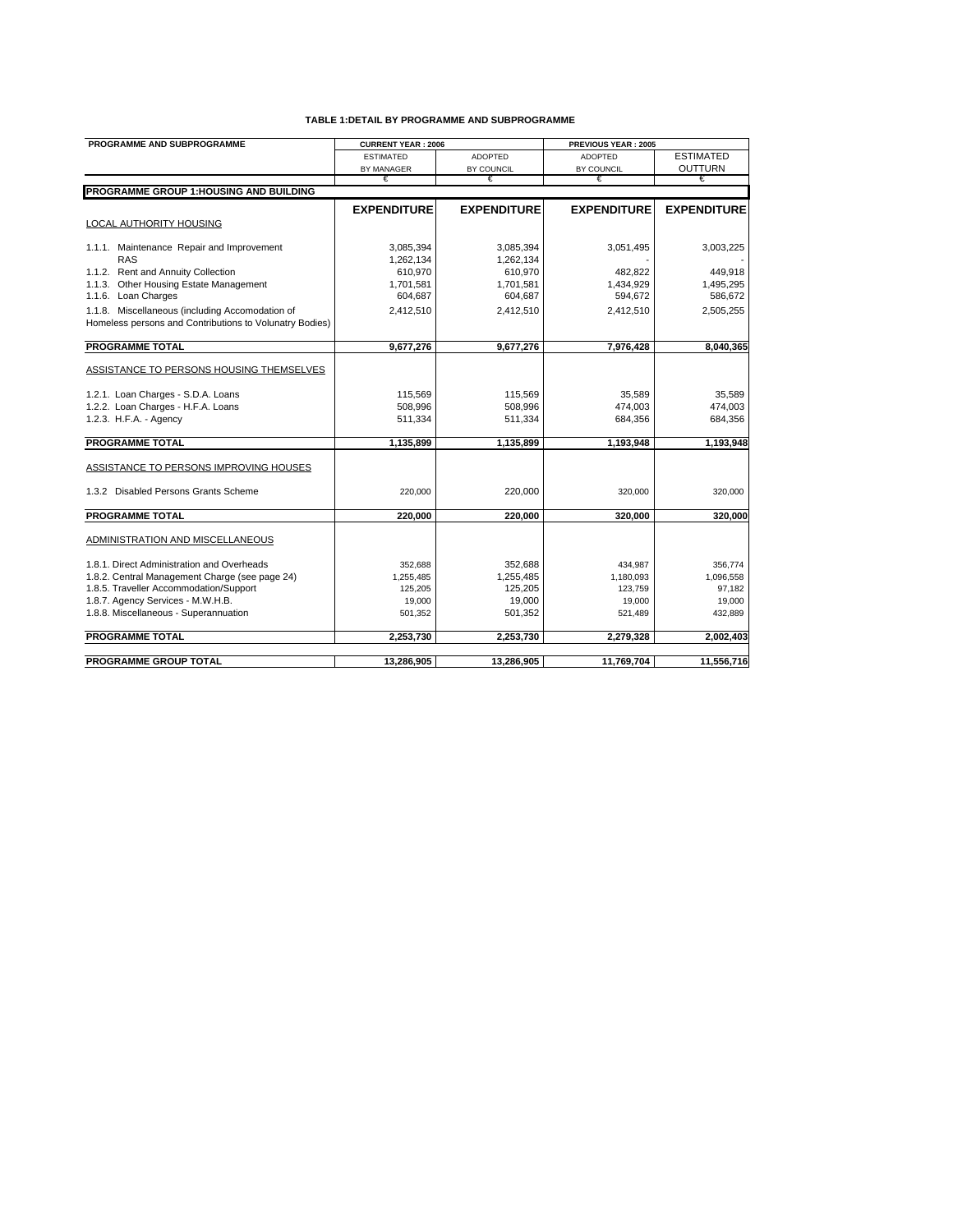| PROGRAMME AND SUBPROGRAMME                       | <b>CURRENT YEAR: 2006</b> |                | PREVIOUS YEAR: 2005 |                  |  |
|--------------------------------------------------|---------------------------|----------------|---------------------|------------------|--|
|                                                  | <b>ESTIMATED</b>          | <b>ADOPTED</b> | <b>ADOPTED</b>      | <b>ESTIMATED</b> |  |
|                                                  | BY MANAGER                | BY COUNCIL     | BY COUNCIL          | <b>OUTTURN</b>   |  |
|                                                  | €                         | €              | €                   | €                |  |
| PROGRAMME GROUP 1: HOUSING AND BUILDING - INCOME |                           |                |                     |                  |  |
|                                                  |                           |                |                     |                  |  |
| LOCAL AUTHORITY HOUSING                          | <b>INCOME</b>             | <b>INCOME</b>  | <b>INCOME</b>       | <b>INCOME</b>    |  |
| 1.1.9. Rents                                     | 4,782,064                 | 4,782,064      | 4,670,000           | 4,650,000        |  |
| Insurance Premia - Purchased & TP Houses         | 20,000                    | 20,000         | 38,700              | 38,700           |  |
| Recoupment of fees and Tenancy Deposits          | 177,458                   | 177,458        | 182,000             | 341,096          |  |
| Recoupment Homeless Persons                      | 2,156,859                 | 2,156,859      | 2,188,259           | 2,171,259        |  |
| <b>RAS</b>                                       | 1,262,134                 | 1,262,134      |                     |                  |  |
| <b>PROGRAMME TOTAL</b>                           | 8,398,515                 | 8,398,515      | 7,078,959           | 7,201,055        |  |
| ASSISTANCE TO PERSONS HOUSING THEMSELVES         |                           |                |                     |                  |  |
| 1.2.9. Housing Loan Repayments                   | 811,558                   | 811,558        | 1,057,708           | 736,572          |  |
| <b>Ground Rents</b>                              | 1,600                     | 1,600          | 2,600               | 1,667            |  |
| Miscellaneous, Fees, Commission                  |                           |                |                     |                  |  |
|                                                  |                           |                |                     |                  |  |
| <b>PROGRAMME TOTAL</b>                           | 813,158                   | 813,158        | 1,060,308           | 738,239          |  |
| ASSISTANCE TO PERSONS IMPROVING HOUSES           |                           |                |                     |                  |  |
| 1.3.1 Improvement Works in lieu of L.A. Housing  |                           |                |                     | 0                |  |
| <b>PROGRAMME TOTAL</b>                           |                           |                |                     | O                |  |
| ADMINISTRATION AND MISCELLANEOUS                 |                           |                |                     |                  |  |
| 1.8.9. Superannuation Contributions              | 162,116                   | 162,116        | 143,228             | 143,228          |  |
| Recoupment - Traveller Accommodation/Support     | 24,124                    | 24,124         | 47,000              | 42,673           |  |
| Miscellaneous, Legal Fees                        | 750                       | 750            |                     |                  |  |
|                                                  |                           |                |                     |                  |  |
| <b>PROGRAMME TOTAL</b>                           | 186,990                   | 186,990        | 190,228             | 185,901          |  |
|                                                  |                           |                |                     |                  |  |
| <b>PROGRAMME GROUP TOTAL</b>                     | 9.398.663                 | 9.398.663      | 8.329.495           | 8.125.195        |  |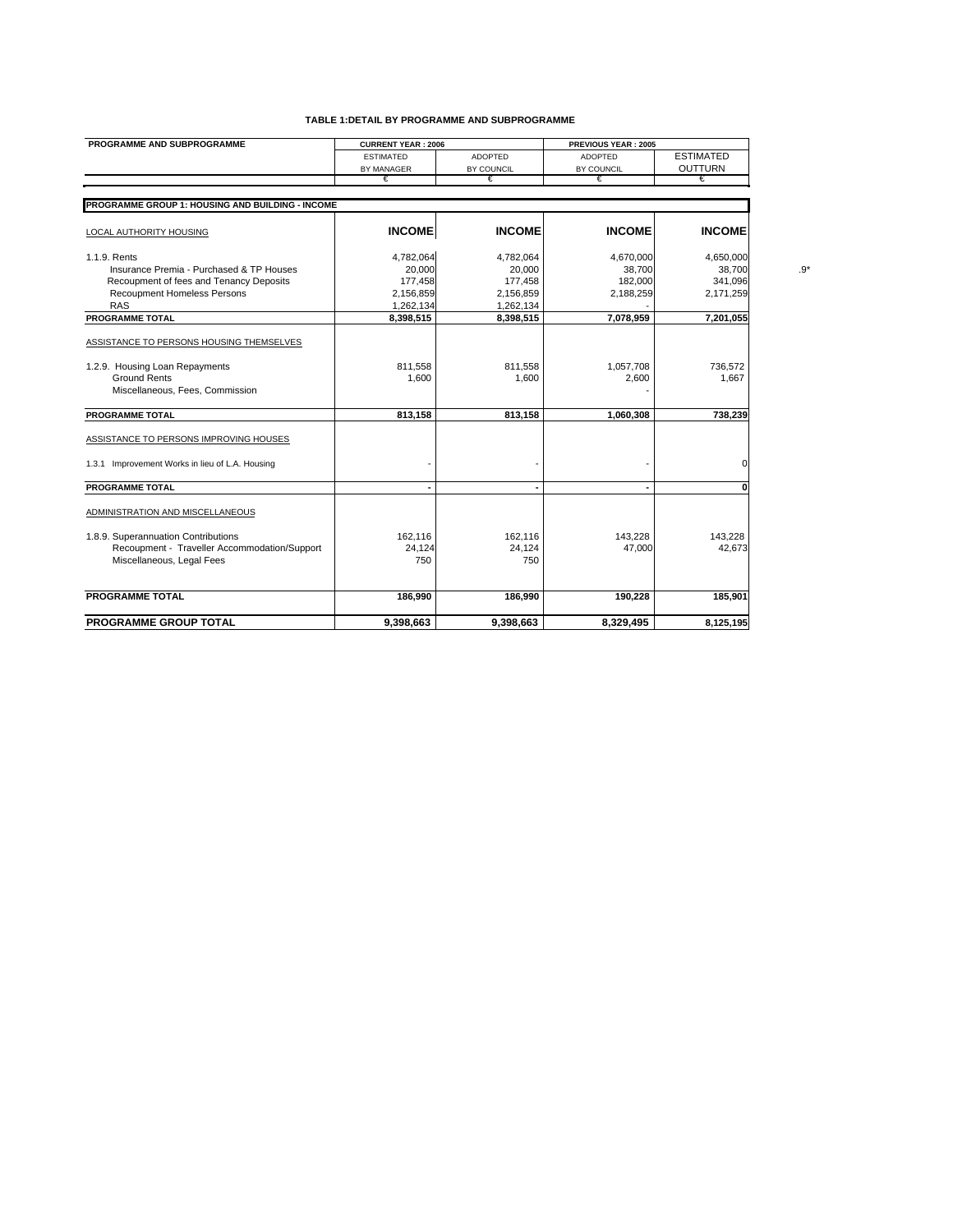| PROGRAMME AND SUBPROGRAMME                                               | <b>CURRENT YEAR: 2006</b> |                    | PREVIOUS YEAR: 2005 |                    |
|--------------------------------------------------------------------------|---------------------------|--------------------|---------------------|--------------------|
|                                                                          | <b>ESTIMATED</b>          | <b>ADOPTED</b>     | ADOPTED             | <b>ESTIMATED</b>   |
|                                                                          | BY MANAGER                | BY COUNCIL         | BY COUNCIL          | OUTTURN            |
|                                                                          | €                         | €                  | €                   | €                  |
|                                                                          |                           |                    |                     |                    |
| PROGRAMME GROUP 2: ROAD TRANSPORTATION AND SAFETY - EXPENDITURE          |                           |                    |                     |                    |
| <b>ROAD UPKEEP</b>                                                       | <b>EXPENDITURE</b>        | <b>EXPENDITURE</b> | <b>EXPENDITURE</b>  | <b>EXPENDITURE</b> |
| 2.1.1. National Primary Roads                                            | 940.500                   | 940.500            | 1,226,873           | 1.199.249          |
| 2.1.2. National Secondary Roads                                          | 60.000                    | 60,000             |                     |                    |
| 2.1.3. Major Urban Roads                                                 |                           |                    |                     |                    |
| 2.1.5. Minor Urban Roads                                                 | 2,133,757                 | 2,133,757          | 1,530,907           | 1,648,422          |
| 2.1.6. Public Lighting - Maintenance                                     | 716,000                   | 716,000            | 603,332             | 702,470            |
| 2.1.8. Miscellaneous                                                     | 134,900                   | 134,900            | 96,101              | 106,121            |
| <b>PROGRAMME TOTAL</b>                                                   |                           |                    |                     |                    |
|                                                                          | 3,985,157                 | 3,985,157          | 3,457,213           | 3,656,262          |
| ROAD IMPROVEMENT                                                         |                           |                    |                     |                    |
| 2.2.3. Major Urban/Regional Roads                                        | 932,000                   | 932,000            | 1,108,986           | 739,668            |
| <b>PROGRAMME TOTAL</b>                                                   | 932,000                   | 932,000            | 1,108,986           | 739,668            |
| <b>ROAD TRAFFIC</b>                                                      |                           |                    |                     |                    |
| 2.3.1. Operation/Maintenance of Traffic                                  | 1,299,080                 | 1,299,080          | 1,122,124           | 1,079,098          |
| <b>Management Facilities</b><br>2.3.2. Improvement of Traffic Management |                           |                    | 30,000              |                    |
| <b>Facilities</b><br>2.3.3. Safety Education and School Wardens          | 491.596                   | 491.596            | 553,681             | 407,747            |
| <b>PROGRAMME TOTAL</b>                                                   | 1,790,676                 | 1,790,676          | 1,705,805           | 1,486,845          |
|                                                                          |                           |                    |                     |                    |
| ADMINISTRATION AND MISCELLANEOUS                                         |                           |                    |                     |                    |
| 2.8.1. Direct Administration and Overheads                               | 735,168                   | 735,168            | 694,079             | 658,361            |
| 2.8.2. Central Management Charge (see page 24)                           | 887,902                   | 887,902            | 873,732             | 808,325            |
| 2.8.3. Motor Taxation and Driver Licensing                               | 355,469                   | 355,469            | 327,067             | 305,019            |
| 2.8.7. Agency Services                                                   | 15,000                    | 15,000             | 30,469              | 26,346             |
| 2.8.8. Miscellaneous                                                     | 715,377                   | 715,377            | 672,329             | 588,181            |
|                                                                          |                           |                    |                     |                    |
| <b>PROGRAMME TOTAL</b>                                                   | 2,708,916                 | 2,708,916          | 2,597,676           | 2,386,232          |
|                                                                          |                           |                    |                     |                    |
| PROGRAMME GROUP TOTAL                                                    | 9,416,749                 | 9,416,749          | 8,869,680           | 8,269,007          |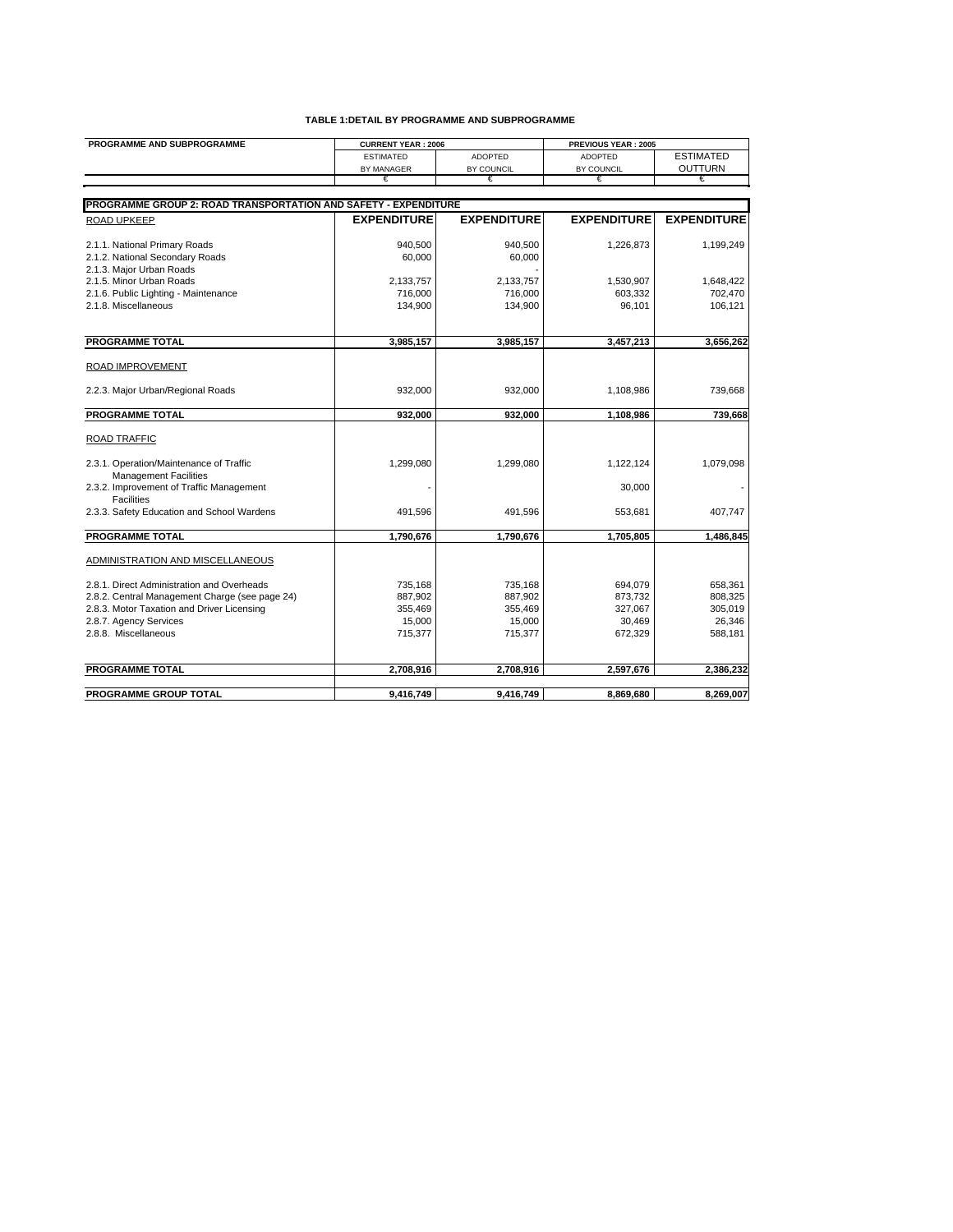| PROGRAMME AND SUBPROGRAMME                                 | <b>CURRENT YEAR: 2006</b> |                | PREVIOUS YEAR: 2005 |                  |
|------------------------------------------------------------|---------------------------|----------------|---------------------|------------------|
|                                                            | <b>ESTIMATED</b>          | <b>ADOPTED</b> | <b>ADOPTED</b>      | <b>ESTIMATED</b> |
|                                                            | <b>BY MANAGER</b>         | BY COUNCIL     | BY COUNCIL          | <b>OUTTURN</b>   |
|                                                            | €                         | €              | €                   | €                |
| PROGRAMME GROUP 2: ROAD TRANSPORTATION AND SAFETY - INCOME |                           |                |                     |                  |
| <b>ROAD UPKEEP</b>                                         | <b>INCOME</b>             | <b>INCOME</b>  | <b>INCOME</b>       | <b>INCOME</b>    |
| 2.1.9. Road Upkeep Grant - National Primary                | 850,000                   | 850,000        | 660,000             | 950,000          |
| - Minor Urban                                              | 500.000                   | 500,000        | 480,000             | 480,000          |
| - National Secondary                                       | 60,000                    | 60,000         | 50,000              | 56,598           |
| Specific Improvement Grant                                 | 840,000                   | 840,000        | 840,000             | 840,000          |
| <b>PROGRAMME TOTAL</b>                                     | 2,250,000                 | 2,250,000      | 2,030,000           | 2,326,598        |
| ROAD IMPROVEMENT                                           |                           |                |                     |                  |
| 2.2.9. Road Improvement - Block Grant                      | 650,000                   | 650,000        | 605,000             | 605,000          |
| Regional Traffic Management Grant                          | 402,000                   | 402,000        | 450,000             | 450,000          |
| <b>PROGRAMME TOTAL</b>                                     | 1.052.000                 | 1,052,000      | 1.055.000           | 1.055.000        |
| <b>ROAD TRAFFIC</b>                                        |                           |                |                     |                  |
| 2.3.9. Road Traffic                                        |                           |                |                     |                  |
| <b>Traffic Fines</b>                                       | 650,000                   | 650,000        | 561,250             | 661,530          |
| Disc Parking Fees                                          | 1,200,000                 | 1,200,000      | 1,411,250           | 1,168,869        |
| Miscellaneous                                              | 101,623                   | 101,623        | 103,039             | 74,978           |
| Hackney/ Taxi Licences                                     | 78,142                    | 78,142         | 106,378             | 150,000          |
| <b>PROGRAMME TOTAL</b>                                     | 2,029,765                 | 2,029,765      | 2,181,917           | 2,055,377        |
| ADMINISTRATION AND MISCELLANEOUS                           |                           |                |                     |                  |
| 2.8.9. Superannuation Contributions                        | 140,502                   | 140,502        | 145,229             | 145,229          |
| Recoupment Road Design Office Salaries                     | 305,389                   | 305,389        | 170,351             | 170,351          |
| Agency Services - Road Reinstatements                      | 15,000                    | 15,000         | 20,000              | 10,705           |
| Road Opening Licences                                      | 100,000                   | 100,000        | 30,000              | 104,990          |
| Miscellaneous, Court Fines, Taking in charge               | 2,044                     | 2,044          | 20,044              | 2,519            |
| <b>PROGRAMME TOTAL</b>                                     | 562,935                   | 562,935        | 385,624             | 433,794          |
| <b>PROGRAMME GROUP TOTAL</b>                               | 5,894,700                 | 5,894,700      | 5,652,541           | 5,870,769        |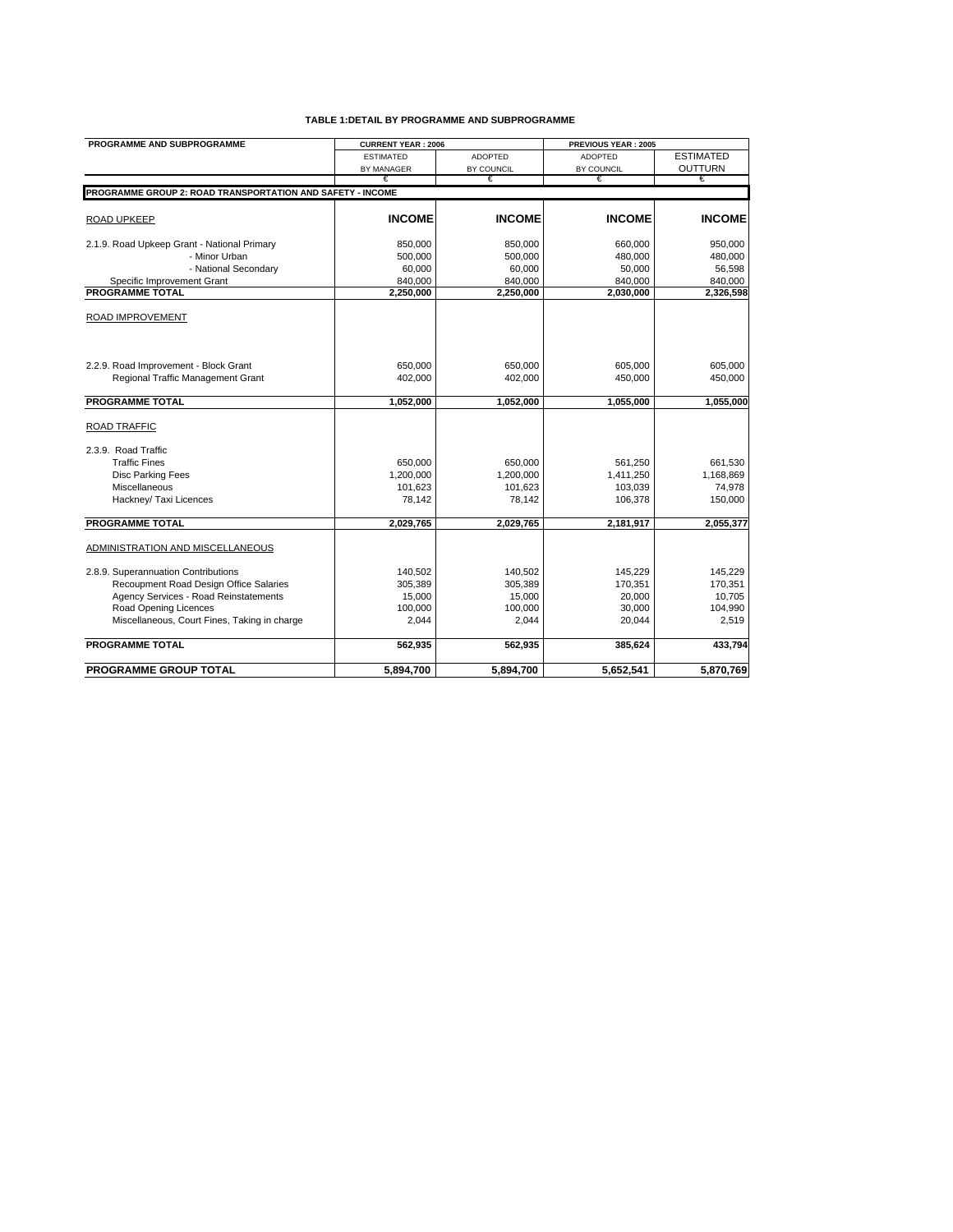| PROGRAMME AND SUBPROGRAMME                                        | <b>CURRENT YEAR: 2006</b> |                    | PREVIOUS YEAR: 2005 |                    |
|-------------------------------------------------------------------|---------------------------|--------------------|---------------------|--------------------|
|                                                                   | <b>ESTIMATED</b>          | <b>ADOPTED</b>     | <b>ADOPTED</b>      | <b>ESTIMATED</b>   |
|                                                                   | <b>BY MANAGER</b>         | BY COUNCIL         | BY COUNCIL          | <b>OUTTURN</b>     |
|                                                                   | €                         | €                  | €                   | €                  |
| <b>PROGRAMME GROUP 3: WATER SUPPLY AND SEWERAGE - EXPENDITURE</b> |                           |                    |                     |                    |
|                                                                   |                           |                    |                     |                    |
| PUBLIC WATER SUPPLY SCHEMES                                       | <b>EXPENDITURE</b>        | <b>EXPENDITURE</b> | <b>EXPENDITURE</b>  | <b>EXPENDITURE</b> |
|                                                                   |                           |                    |                     |                    |
| 3.1.1.<br>Operation / Maintenance                                 | 3,660,302                 | 3,660,302          | 3,462,444           | 3,164,231          |
| 3.1.3.<br>Loan charges                                            | 107,000                   | 107,000            |                     |                    |
| Costs of Water Charges Collection<br>3.1.4.                       | 98,078                    | 98,078             | 78,707              | 94,366             |
| 3.1.8.<br>Irrecoverable Charges                                   | 305,000                   | 305,000            | 255,000             | 252,613            |
|                                                                   |                           |                    |                     |                    |
|                                                                   |                           |                    |                     |                    |
| <b>PROGRAMME TOTAL</b>                                            | 4,170,380                 | 4,170,380          | 3,796,151           | 3,511,210          |
|                                                                   |                           |                    |                     |                    |
| PUBLIC SEWERAGE SCHEMES                                           |                           |                    |                     |                    |
| 3.2.1. Operation/Maintenance of Drainage                          | 4,225,345                 | 4,225,345          | 3,781,259           | 3,801,550          |
| Network                                                           |                           |                    |                     |                    |
| 3.2.3. Operation/Maintenance of Public                            | 65,000                    | 65,000             | 45,000              | 47,260             |
| Convenience                                                       |                           |                    |                     |                    |
| 3.2.7 Loan Charges                                                | 187,000                   | 187,000            |                     |                    |
|                                                                   |                           |                    |                     |                    |
| <b>PROGRAMME TOTAL</b>                                            | 4,477,345                 | 4,477,345          | 3,826,259           | 3,848,810          |
|                                                                   |                           |                    |                     |                    |
| ADMINISTRATION AND MISCELLANEOUS                                  |                           |                    |                     |                    |
| 3.8.1. Direct Administration and Overheads                        | 447.775                   | 447,775            | 338,718             | 335,863            |
| 3.8.2. Central Management Charge (see page 24)                    | 1.029.722                 | 1.029.722          | 914,808             | 836,618            |
| 3.8.7. Agency Services                                            | 47,000                    | 47,000             | 44,001              | 44,001             |
| 3.8.8. Miscellaneous                                              | 750,412                   | 750,412            | 366,728             | 356,325            |
| (a) Superannuation (b) Office Expenses                            |                           |                    |                     |                    |
|                                                                   |                           |                    |                     |                    |
| <b>PROGRAMME TOTAL</b>                                            | 2,274,909                 | 2,274,909          | 1,664,255           | 1,572,807          |
|                                                                   |                           |                    |                     |                    |
| <b>PROGRAMME GROUP TOTAL</b>                                      | 10,922,634                | 10,922,634         | 9,286,665           | 8,932,827          |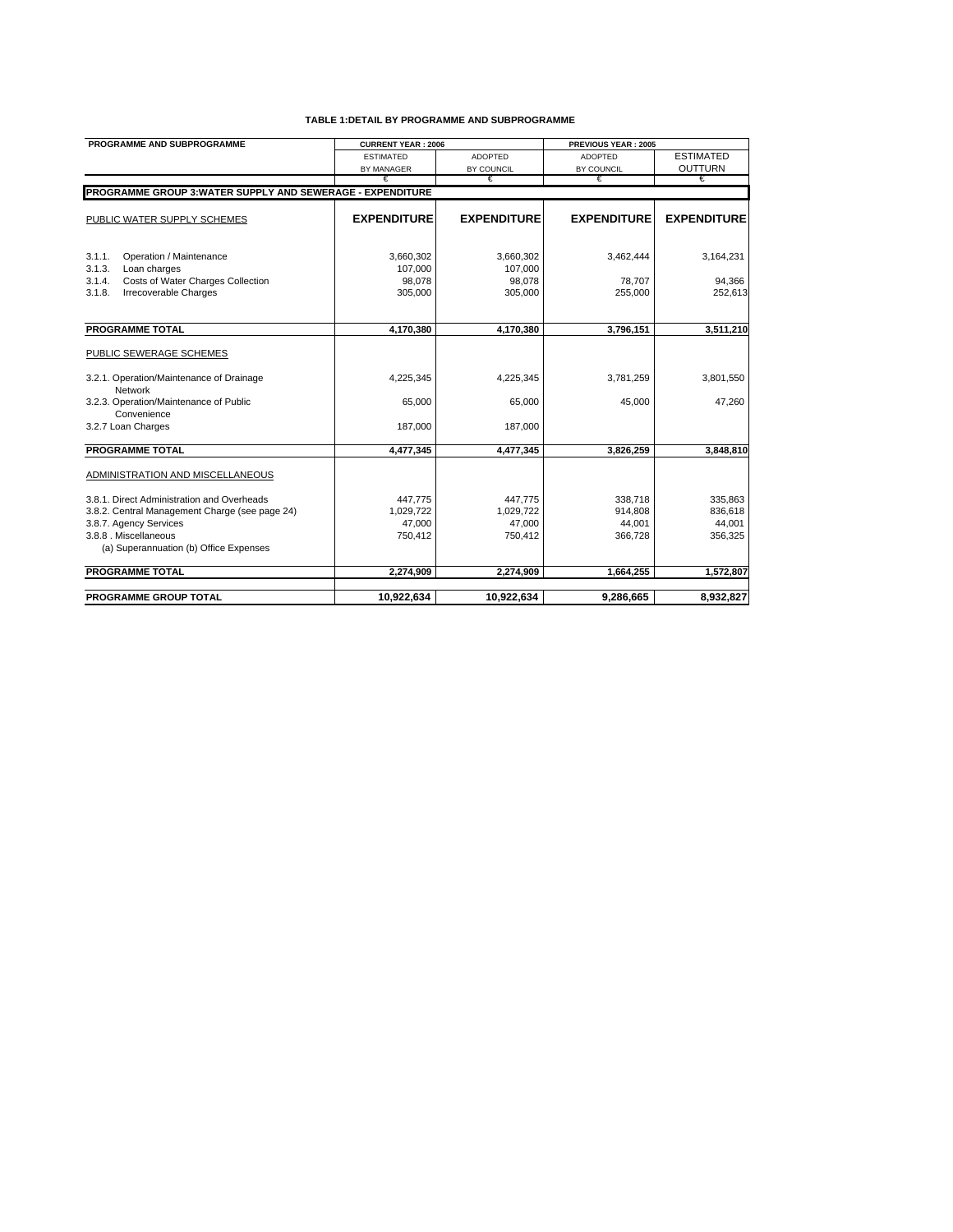| PROGRAMME AND SUBPROGRAMME                            | <b>CURRENT YEAR: 2006</b> | <b>PREVIOUS YEAR: 2005</b> |                |                  |
|-------------------------------------------------------|---------------------------|----------------------------|----------------|------------------|
|                                                       | <b>ESTIMATED</b>          | <b>ADOPTED</b>             | <b>ADOPTED</b> | <b>ESTIMATED</b> |
|                                                       | <b>BY MANAGER</b>         | BY COUNCIL                 | BY COUNCIL     | <b>OUTTURN</b>   |
|                                                       | €                         | €                          | €              | €                |
| PROGRAMME GROUP 3: WATER SUPPLY AND SEWERAGE - INCOME |                           |                            |                |                  |
| PUBLIC WATER SUPPLY SCHEMES                           | <b>INCOME</b>             | <b>INCOME</b>              | <b>INCOME</b>  | <b>INCOME</b>    |
| 3.1.9. Commercial Water Charges                       | 5,313,133                 | 5,313,133                  | 4,269,865      | 4,269,865        |
| 3.1.9. Commercial and Waste Water Charges             | 1,157,429                 | 1,157,429                  | 1,264,800      | 1,264,800        |
| <b>PROGRAMME TOTAL</b>                                | 6,470,562                 | 6,470,562                  | 5,534,665      | 5,534,665        |
| ADMINISTRATION AND MISCELLANEOUS                      |                           |                            |                |                  |
| 3.8.9. Superannuation Contributions                   | 127,304                   | 127,304                    | 158,090        | 158,090          |
| Water Fluoridation - Recoupment                       | 65,000                    | 65,000                     | 42,000         | 42,000           |
| <b>Agency Services</b>                                | 60,000                    | 60,000                     | 60,000         | 44,043           |
| Miscellaneous                                         | 155.370                   | 155,370                    | 87,371         | 47,243           |
| <b>JIS Recoupment</b>                                 | 40,000                    | 40,000                     | 38,716         | 38,716           |
| <b>PROGRAMME TOTAL</b>                                | 447,674                   | 447,674                    | 386,177        | 330,092          |
| PROGRAMME GROUP TOTAL                                 | 6,918,236                 | 6,918,236                  | 5,920,842      | 5,864,757        |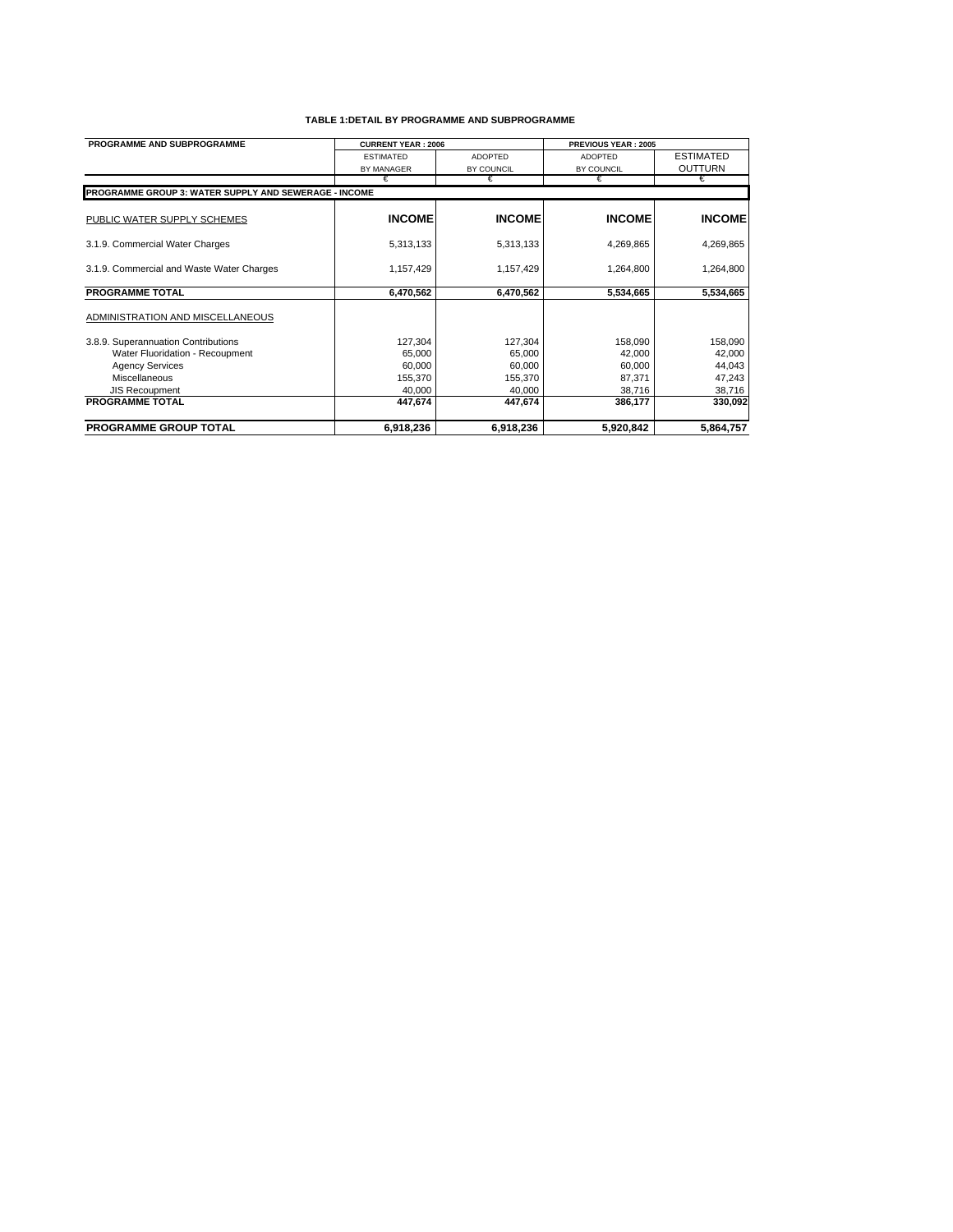| PROGRAMME AND SUBPROGRAMME                                           | <b>CURRENT YEAR: 2006</b> |                    | PREVIOUS YEAR: 2005      |                    |
|----------------------------------------------------------------------|---------------------------|--------------------|--------------------------|--------------------|
|                                                                      | <b>ESTIMATED</b>          | <b>ADOPTED</b>     | <b>ADOPTED</b>           | <b>ESTIMATED</b>   |
|                                                                      | BY MANAGER                | BY COUNCIL         | BY COUNCIL               | <b>OUTTURN</b>     |
|                                                                      | €                         | €                  | €                        | €                  |
|                                                                      |                           |                    |                          |                    |
| PROGRAMME GROUP 4: DEVELOPMENT INCENTIVES AND CONTROLS - EXPENDITURE |                           |                    |                          |                    |
|                                                                      | <b>EXPENDITURE</b>        | <b>EXPENDITURE</b> | <b>EXPENDITURE</b>       | <b>EXPENDITURE</b> |
| 4.1.1. Planning Control                                              | 662,862                   | 662,862            | 624,120                  | 592,262            |
| 4.1.2. Statutory Development Plans                                   | 167,535                   | 167,535            | 120,706                  | 161,064            |
| 4.1.5 Conservation of Architectural Heritage                         | 26,000                    | 26,000             | 15,001                   | 28,637             |
| 4.1.8. Miscellaneous, Office Expenses                                | 159,000                   | 159,000            | 8,999                    | 153,734            |
|                                                                      |                           |                    |                          |                    |
| <b>PROGRAMME TOTAL</b>                                               | 1,015,397                 | 1,015,397          | 768,826                  | 935,697            |
| <b>INDUSTRIAL DEVELOPMENT</b>                                        |                           |                    |                          |                    |
|                                                                      |                           |                    |                          |                    |
| 4.2.1. Management of Industrial Estates                              | 25,000                    | 25,000             | 2,000                    | 2,000              |
| <b>PROGRAMME TOTAL</b>                                               | 25,000                    | 25,000             | 2,000                    | 2,000              |
|                                                                      |                           |                    |                          |                    |
| OTHER DEVELOPMENT AND PROMOTION                                      |                           |                    |                          |                    |
| 4.3.3. Loan charges                                                  | 113,000                   | 113,000            | 113,110                  | 113,110            |
| 4.3.4. General Promotional Work                                      | 285,000                   | 285,000            | 208,231                  | 284,719            |
| 4.3.5. Regional Development - Regional Authority,                    | 350,338                   | 350,338            | 335,703                  | 329,734            |
| Regional Assemblies, City Enterprise Board                           |                           |                    |                          |                    |
| 4.3.7. Contribs.- Voluntary Development Agencies                     | 10,000                    | 10,000             | 10.000                   | 10.000             |
| 4.3.8. Other development Miscellaneous                               | 65,000                    | 65,000             | 60,000                   | 60,000             |
|                                                                      |                           |                    |                          |                    |
| <b>PROGRAMME TOTAL</b>                                               | 823.338                   | 823.338            | 727,044                  | 797.563            |
| REPRESENTATIONAL FUNCTIONS                                           |                           |                    |                          |                    |
| <b>PROGRAMME TOTAL</b>                                               | $\blacksquare$            | ٠                  | $\overline{\phantom{a}}$ |                    |
|                                                                      |                           |                    |                          |                    |
| PROMOTION OF INTEREST OF LOCAL COMMUNITY                             |                           |                    |                          |                    |
| 4.5.1. Directorate of Community & Enterprise                         | 578,571                   | 578,571            | 728,789                  | 769,786            |
|                                                                      |                           |                    |                          |                    |
| <b>PROGRAMME TOTAL</b>                                               | 578,571                   | 578,571            | 728,789                  | 769,786            |
| 4.8.2. Central Management Charge (see page 24)                       | 276,928                   | 276,928            | 256,554                  | 273,023            |
| 4.8.3. Contrib.- General Council of County Councils                  | 16,500                    | 16,500             | 15,800                   | 15,800             |
| 4.8.4. Contrib.- Association of Municipal Authorities                | 11,000                    | 11,000             | 10,500                   | 10,500             |
| 4.8.5. Contrib.- Local Authority Members Assoc.                      | 25,900                    | 25,900             | 13,600                   | 13,600             |
| 4.8.8. Superannuation                                                | 63,120                    | 63,120             | 61,297                   | 59,441             |
|                                                                      |                           |                    |                          |                    |
| <b>PROGRAMME TOTAL</b>                                               | 393,448                   | 393,448            | 357,751                  | 372,364            |
| PROGRAMME GROUP TOTAL                                                | 2,835,754                 | 2,835,754          | 2,584,410                | 2,877,410          |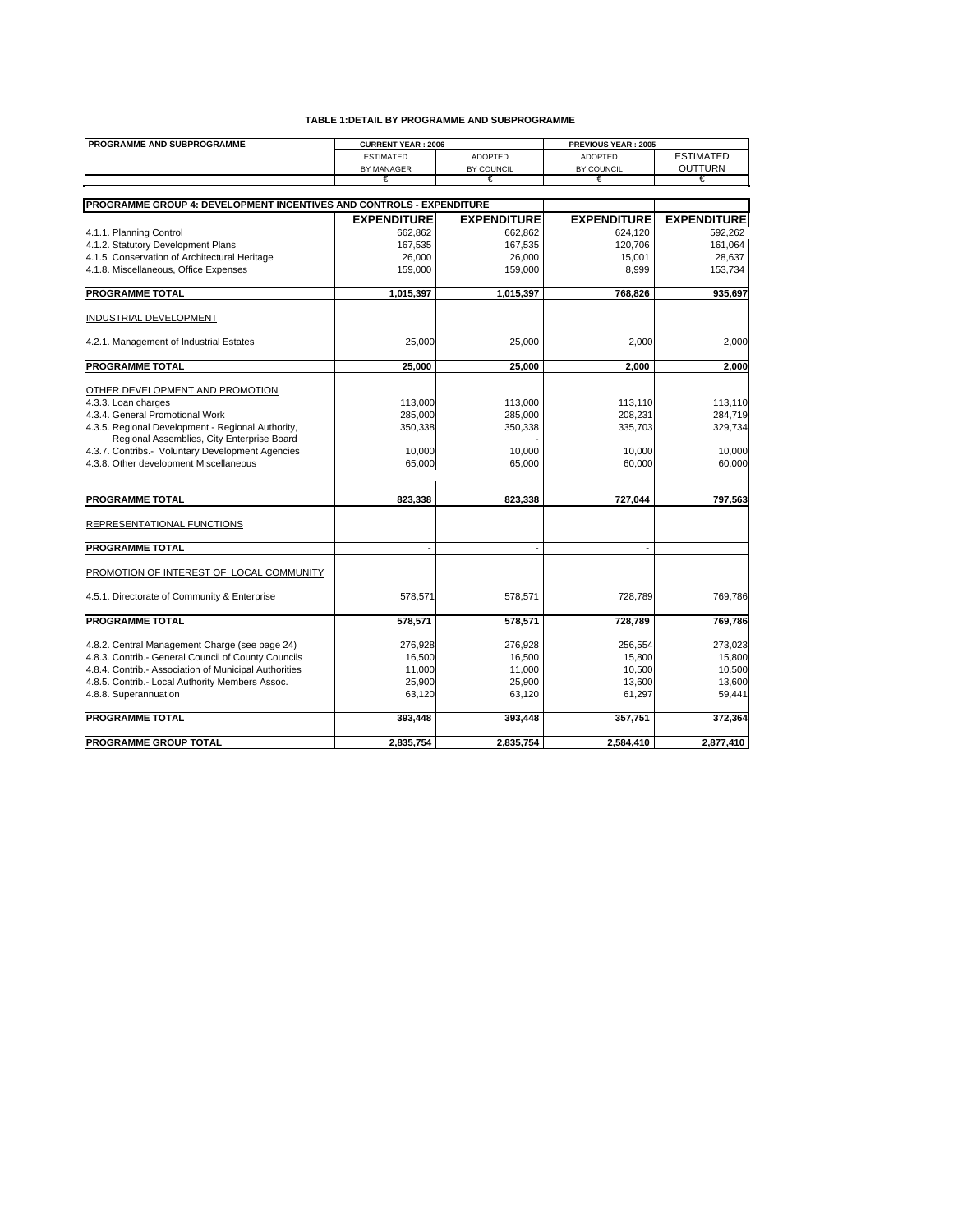| PROGRAMME AND SUBPROGRAMME                                                                                                                                         | <b>CURRENT YEAR: 2006</b> |                    | PREVIOUS YEAR: 2005          |                                       |
|--------------------------------------------------------------------------------------------------------------------------------------------------------------------|---------------------------|--------------------|------------------------------|---------------------------------------|
|                                                                                                                                                                    | <b>ESTIMATED</b>          | <b>ADOPTED</b>     | <b>ADOPTED</b>               | <b>ESTIMATED</b>                      |
|                                                                                                                                                                    | BY MANAGER                | BY COUNCIL         | BY COUNCIL                   | <b>OUTTURN</b>                        |
|                                                                                                                                                                    | €                         | €                  | €                            | €                                     |
|                                                                                                                                                                    |                           |                    |                              |                                       |
| PROGRAMME GROUP 4: DEVELOPMENT INCENTIVES AND CONTROLS - INCOME                                                                                                    |                           |                    |                              |                                       |
| <b>LAND USE PLANNING</b>                                                                                                                                           | <b>INCOME</b>             | <b>INCOME</b>      | <b>INCOME</b>                | <b>INCOME</b>                         |
| 4.1.9. Planning Application Fees<br>Recoupment Conservation Grant & Salary                                                                                         | 650,000                   | 650,000            | 403,000                      | 652,078                               |
| <b>PROGRAMME TOTAL</b>                                                                                                                                             | 650,000                   | 650.000            | 403.000                      | 652,078                               |
| 4.3.9 OTHER DEVELOPMENT & PROMOTION                                                                                                                                |                           |                    |                              |                                       |
| <b>City Enterprise Board</b>                                                                                                                                       | 269.491                   | 269,491            | 245,309                      | 245,309                               |
| <b>PROGRAMME TOTAL</b>                                                                                                                                             | 269,491                   | 269,491            | 245,309                      | 245,309                               |
| 4.5.9<br>PROMOTION OF INTEREST IN THE LOCAL<br><b>COMMUNITY</b><br>Community and Voluntary Fora<br>Childcare Co Ordinator<br>Social inclusion Unit<br><b>RAPID</b> | 123,000<br>212,468        | 123,000<br>212,468 | 147,903<br>74,972<br>140,558 | 2.173<br>200,000<br>60,021<br>131,943 |
| <b>PROGRAMME TOTAL</b>                                                                                                                                             | 335,468                   | 335,468            | 363,433                      | 394,137                               |
| ADMINISTRATION AND MISCELLANEOUS<br>4.8.9. Superannuation Contributions<br>Licence Certificates and<br>Miscellaneous Fees                                          | 64,186<br>112,501         | 64,186<br>112,501  | 58,424<br>84,559             | 58,424<br>39,778                      |
| <b>PROGRAMME TOTAL</b>                                                                                                                                             | 176,687                   | 176,687            | 142,983                      | 98,202                                |
| <b>PROGRAMME GROUP TOTAL</b>                                                                                                                                       | 1,431,646                 | 1,431,646          | 1,154,725                    | 1,389,726                             |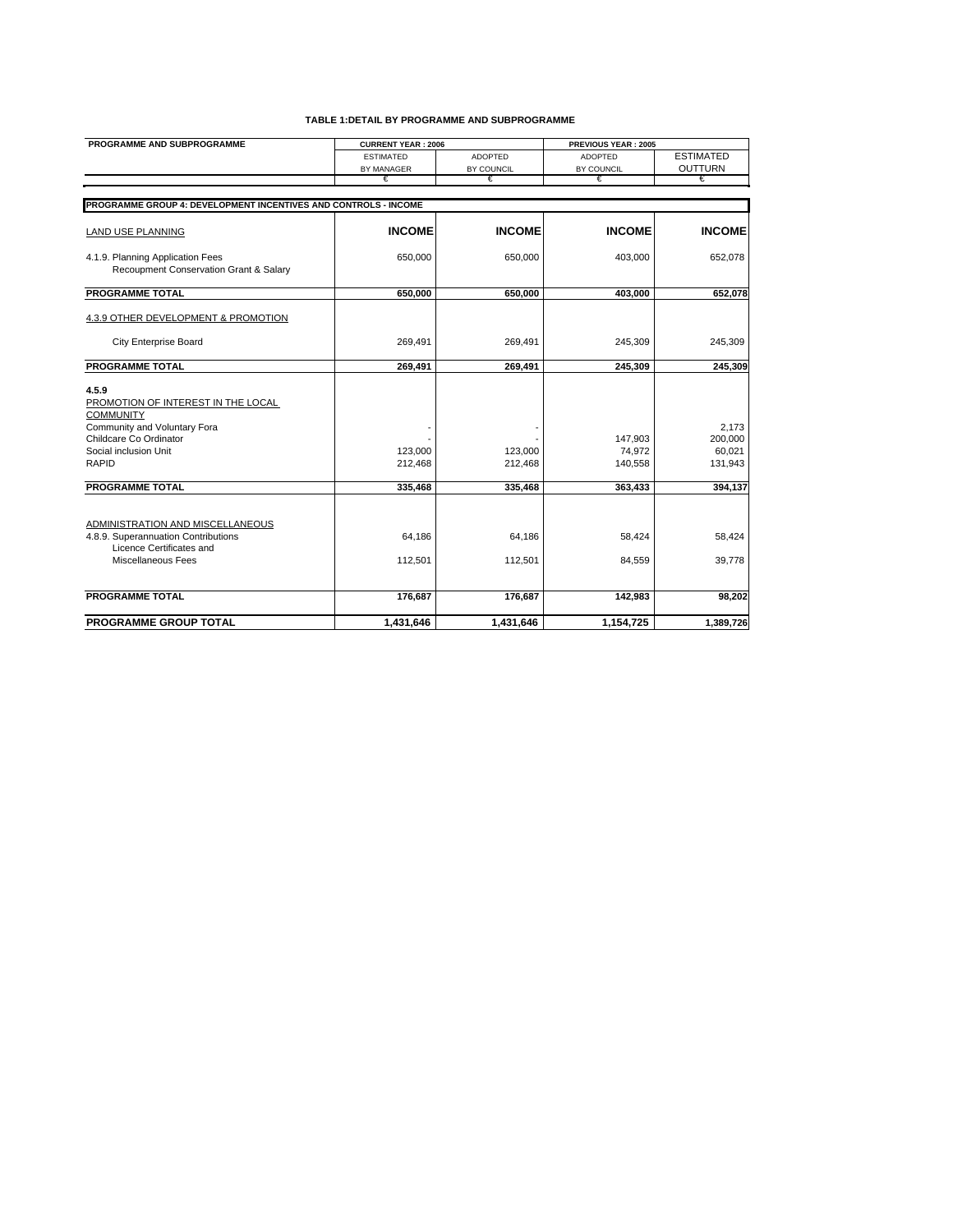| <b>PROGRAMME AND SUBPROGRAMME</b>                         | <b>CURRENT YEAR: 2006</b> |                    | PREVIOUS YEAR: 2005 |                    |
|-----------------------------------------------------------|---------------------------|--------------------|---------------------|--------------------|
|                                                           | <b>ESTIMATED</b>          | <b>ADOPTED</b>     | <b>ADOPTED</b>      | <b>ESTIMATED</b>   |
|                                                           | BY MANAGER                | BY COUNCIL         | BY COUNCIL          | OUTTURN            |
|                                                           |                           | €                  | €                   | €                  |
| PROGRAMME GROUP 5: ENVIRONMENTAL PROTECTION - EXPENDITURE |                           |                    |                     |                    |
| <b>WASTE DISPOSAL</b>                                     | <b>EXPENDITURE</b>        | <b>EXPENDITURE</b> | <b>EXPENDITURE</b>  | <b>EXPENDITURE</b> |
| 5.1.1. Waste Disposal                                     | 151,000                   | 151,000            | 150,999             | 150,999            |
| 5.1.2 Provision and Improvement of Waste facilities       | 67,000                    | 67,000             | 67,000              | 67,000             |
| 5.1.3. Refuse Collection                                  | 400,000                   | 400,000            | 400,000             | 400,000            |
| 5.1.4. Street Cleaning                                    | 3,269,730                 | 3,269,730          | 3,250,389           | 3,000,879          |
| 5.1.5 Trade & Other Waste                                 | 60,000                    | 60,000             | 59,001              | 50,432             |
| 5.1.6 Litter Prevention Service                           | 20,000                    | 20,000             | 50,000              | 50,000             |
| 5.1.7. Loan Charges<br>5.1.8. Miscellaneous               |                           |                    |                     |                    |
|                                                           | 676,830                   | 676,830            | 581,715             | 578,927            |
| <b>PROGRAMME TOTAL</b>                                    | 4,644,560                 | 4,644,560          | 4,559,104           | 4,298,237          |
| <b>BURIAL GROUNDS</b>                                     |                           |                    |                     |                    |
| 5.2.1. Burial Grounds - Upkeep                            | 552,675                   | 552,675            | 576,244             | 514,102            |
| 5.2.8. Superannuation                                     | 82,616                    | 82,616             | 74,571              | 77,152             |
| <b>PROGRAMME TOTAL</b>                                    | 635,291                   | 635,291            | 650,815             | 591,254            |
|                                                           |                           |                    |                     |                    |
| SAFETY OF STRUCTURES AND PLACES                           |                           |                    |                     |                    |
| 5.3.1. Civil Defence                                      | 187,057                   | 187,057            | 174,678             | 174,678            |
| 5.3.2. Dangerous Buildings                                | 10,000                    | 10,000             | 3,562               | 3,562              |
| 5.3.4. Water Safety                                       | 9,000                     | 9,000              | 8,857               | 8,857              |
| <b>PROGRAMME TOTAL</b>                                    | 206,057                   | 206,057            | 187,097             | 187,097            |
| <b>FIRE PROTECTION</b>                                    |                           |                    |                     |                    |
| 5.4.1. Fire Fighting                                      | 7,922,247                 | 7,922,247          | 7,610,589           | 7,657,935          |
| 5.4.2 Fire Protection Provision of Buildings              | 38,000                    | 38,000             | 35,000              | 35,000             |
| 5.4.3 Fire protection Provision of Equipment              | 218,553                   | 218,553            | 224,001             | 140,001            |
| 5.4.4. Fire Prevention Week Programme                     | 1,000                     | 1,000              | 1,000               | 1,000              |
| 5.4.8. Miscellaneous - Superannuation, Legal Fees         | 1,342,724                 | 1,342,724          | 1,799,564           | 1,480,211          |
| <b>PROGRAMME TOTAL</b>                                    | 9,522,524                 | 9,522,524          | 9,670,154           | 9,314,147          |
| POLLUTION CONTROL                                         |                           |                    |                     |                    |
| 5.5.1. Monitoring and Enforcement                         | 7,000                     | 7,000              | 7,000               | 7.000              |
| 5.5.2. Provision of Equipment                             | 32,000                    | 32,000             | 31,999              | 31,999             |
| 5.5.8. Pollution Abatement                                | 1,500                     | 1,500              | 4,955               | 1,500              |
| <b>PROGRAMME TOTAL</b>                                    | 40,500                    | 40,500             | 43,954              | 40,499             |
| ADMINISTRATION AND MISCELLANEOUS                          |                           |                    |                     |                    |
| 5.8.1. Direct Administration and Overheads                | 695,736                   | 695,736            | 563,722             | 576,524            |
| 5.8.2. Central Management Charge (see page 24)            | 1,649,642                 | 1,649,642          | 1,687,522           | 1,527,388          |
| 5.8.8. Environmental Promotion & Competitions             | 64,000                    | 64,000             | 15,000              | 15,000             |
| <b>PROGRAMME TOTAL</b>                                    | 2,409,378                 | 2,409,378          | 2,266,244           | 2,118,912          |
| <b>PROGRAMME GROUP TOTAL</b>                              | 17,458,310                | 17.458.310         | 17,377,368          | 16.550.146         |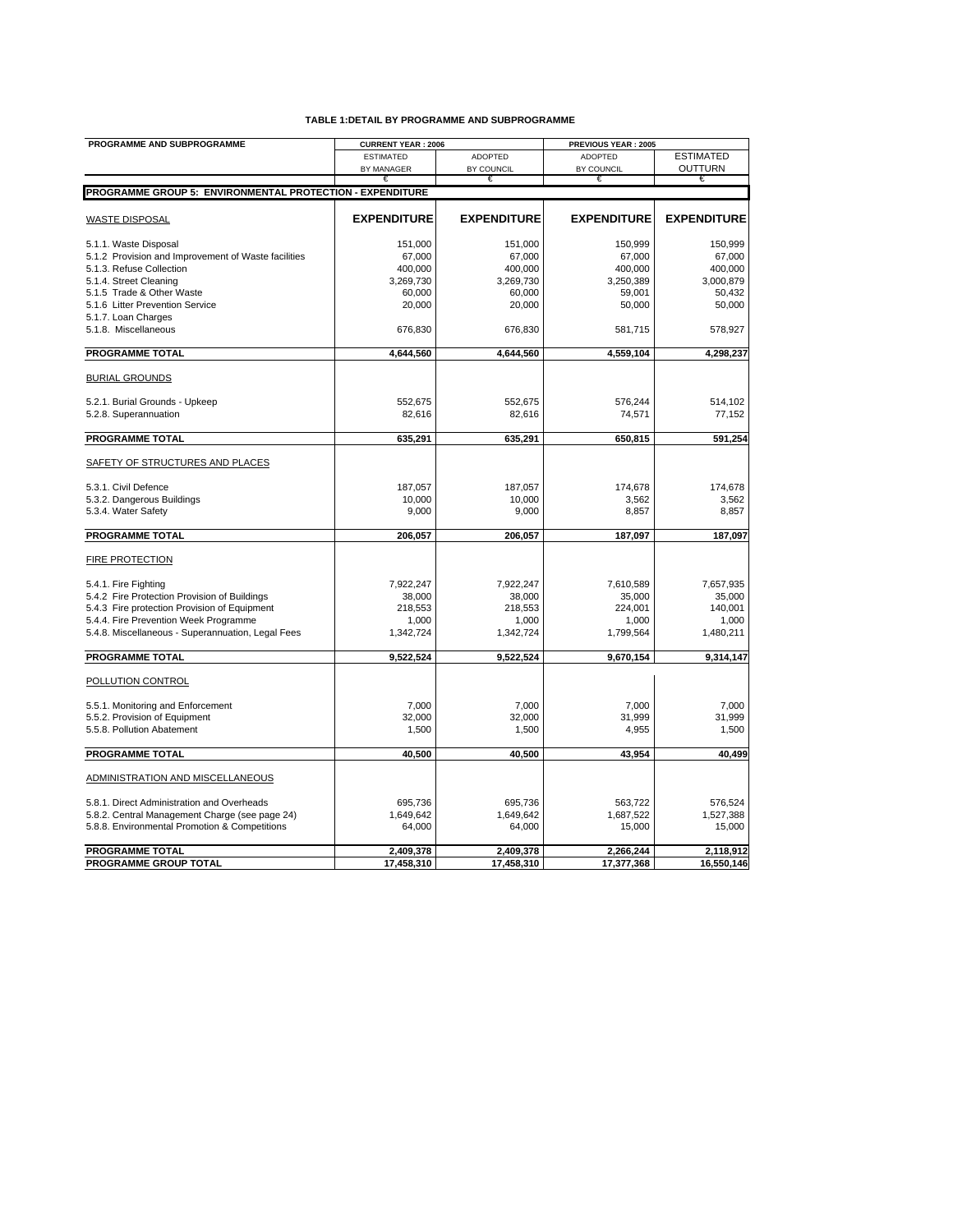| PROGRAMME AND SUBPROGRAMME                           | <b>CURRENT YEAR: 2006</b> |                | PREVIOUS YEAR: 2005 |                  |
|------------------------------------------------------|---------------------------|----------------|---------------------|------------------|
|                                                      | <b>ESTIMATED</b>          | <b>ADOPTED</b> | <b>ADOPTED</b>      | <b>ESTIMATED</b> |
|                                                      | BY MANAGER                | BY COUNCIL     | BY COUNCIL          | <b>OUTTURN</b>   |
|                                                      | €                         | €              | €                   | €                |
| PROGRAMME GROUP 5: ENVIRONMENTAL PROTECTION - INCOME |                           |                |                     |                  |
|                                                      |                           |                |                     |                  |
| <b>WASTE DISPOSAL</b>                                | <b>INCOME</b>             | <b>INCOME</b>  | <b>INCOME</b>       | <b>INCOME</b>    |
| 5.1.9. Indus./Comm. Waste Disposal Charges           |                           |                |                     |                  |
| Roads Contribution to Cleansing                      | 135,000                   | 135,000        | 130,000             | 130,000          |
| Miscellaneous                                        | 95,000                    | 95,000         | 88,000              | 46,530           |
| Disposal of White Goods                              |                           |                | 30,000              | 12,163           |
| Home Composting Initiative                           | 8,000                     | 8,000          | 13,000              | 6,900            |
| <b>PROGRAMME TOTAL</b>                               | 238,000                   | 238,000        | 261,000             | 195,593          |
| <b>BURIAL GROUNDS</b>                                |                           |                |                     |                  |
| 5.2.9. Burial Fees -                                 |                           |                |                     |                  |
| (a) Mount St. Laurence                               | 85,000                    | 85,000         | 80.000              | 65,000           |
| (b) Mount St. Oliver                                 | 170,000                   | 170,000        | 150,000             | 180,620          |
| Miscellaneous                                        | 1,000                     | 1.000          |                     | 1,464            |
| <b>PROGRAMME TOTAL</b>                               | 256,000                   | 256,000        | 230,000             | 247,084          |
|                                                      |                           |                |                     |                  |
| SAFETY OF STRUCTURES AND PLACES                      |                           |                |                     |                  |
| 5.3.9. Civil Defence Grant                           | 85,684                    | 85,684         | 83,500              | 67,372           |
| Dangerous Buildings - Recoupment                     |                           |                |                     |                  |
|                                                      |                           |                |                     |                  |
| <b>PROGRAMME TOTAL</b>                               | 85.684                    | 85.684         | 83,500              | 67,372           |
| FIRE PROTECTION                                      |                           |                |                     |                  |
| 5.4.9. Fire Service:                                 |                           |                |                     |                  |
| - Contributions from other Bodies                    | 3,022,141                 | 3,022,141      | 2,870,000           | 2,870,000        |
| Regional Communications Centre:                      |                           |                |                     |                  |
| - Recoupment from other Bodies                       | 2,396,595                 | 2,396,595      | 2,291,002           | 2,291,002        |
| Fire Safety Certificate Fees                         | 250,000                   | 250,000        | 239,141             | 297,397          |
| Fire - Call out Charges                              | 100,000                   | 100,000        | 75,000              | 126,097          |
| Fire - Miscellaneous, Fees, Grants                   | 52,539                    | 52,539         | 68,149              | 42,540           |
|                                                      |                           |                |                     |                  |
| <b>PROGRAMME TOTAL</b>                               | 5,821,275                 | 5,821,275      | 5,543,292           | 5,627,036        |
| POLLUTION CONTROL                                    |                           |                |                     |                  |
| 5.5.9. Licence to Discharge - Fees                   | 40,000                    | 40,000         | 40,000              | 32,000           |
| <b>Pollution Control Miscellaneous</b>               | 9,000                     | 9,000          | 9,800               | 11,079           |
|                                                      |                           |                |                     |                  |
| <b>PROGRAMME TOTAL</b>                               | 49,000                    | 49,000         | 49,800              | 43,079           |
| ADMINISTRATION AND MISCELLANEOUS                     |                           |                |                     |                  |
|                                                      |                           |                |                     |                  |
| 5.8.9. Superannuation Contributions                  | 385,218                   | 385,218        | 399,055             | 399,055          |
| Jobs Initiative - Recoupment                         | 188,510                   | 188,510        | 203,144             | 203,144          |
| Miscellaneous Income - Litter Fines, Sponsorship etd | 257,000                   | 257,000        | 264,000             | 248,115          |
| <b>PROGRAMME TOTAL</b>                               | 830,728                   | 830,728        | 866,199             | 850,314          |
| PROGRAMME GROUP TOTAL                                | 7,280,687                 | 7,280,687      | 7,033,791           | 7,030,478        |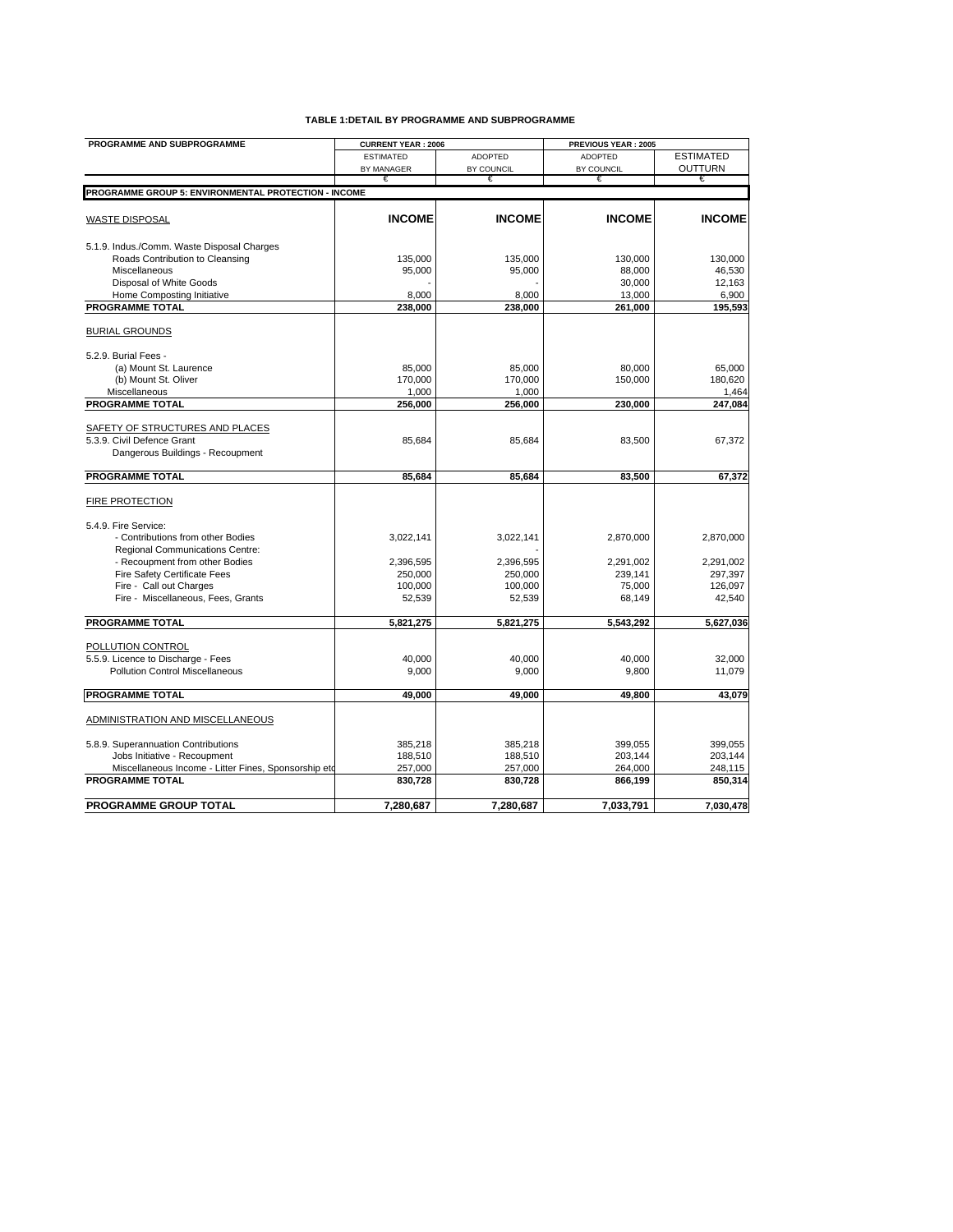| PROGRAMME AND SUBPROGRAMME                                | <b>CURRENT YEAR: 2006</b> |                    | PREVIOUS YEAR: 2005 |                    |
|-----------------------------------------------------------|---------------------------|--------------------|---------------------|--------------------|
|                                                           | <b>ESTIMATED</b>          | <b>ADOPTED</b>     | <b>ADOPTED</b>      | <b>ESTIMATED</b>   |
|                                                           | BY MANAGER                | BY COUNCIL         | BY COUNCIL          | <b>OUTTURN</b>     |
|                                                           | €                         |                    |                     |                    |
|                                                           |                           |                    |                     |                    |
| PROGRAMME GROUP 6: RECREATION AND AMENITY - EXPENDITURE   |                           |                    |                     |                    |
| <b>SWIMMING POOLS</b>                                     |                           |                    |                     |                    |
|                                                           | <b>EXPENDITURE</b>        | <b>EXPENDITURE</b> | <b>EXPENDITURE</b>  | <b>EXPENDITURE</b> |
| 6.1.1. Operation and Maintenance                          |                           |                    |                     |                    |
| 6.1.3. Contributions to Other Bodies and                  | 75,000                    | 75,000             | 50,000              | 67,000             |
| Miscellaneous Other Expenses                              |                           |                    |                     |                    |
| <b>PROGRAMME TOTAL</b>                                    | 75,000                    | 75,000             | 50,000              | 67,000             |
|                                                           |                           |                    |                     |                    |
| <b>LIBRARIES</b>                                          |                           |                    |                     |                    |
| 6.2.1. Operation                                          | 1,488,240                 | 1,488,240          | 1,098,351           | 1,088,526          |
| 6.2.3. Purchase of Books                                  | 167,300                   | 167,300            | 148,000             | 176,262            |
| 6.2.4. Contribution to An Comhairle Leabharlanna          | 18,743                    | 18,743             | 17,850              | 15,696             |
| 6.2.7. Loan Charges                                       | 17,034                    | 17,034             | 17,034              | 3,279              |
|                                                           |                           |                    |                     |                    |
| <b>PROGRAMME TOTAL</b>                                    | 1,691,317                 | 1,691,317          | 1,281,235           | 1,283,763          |
|                                                           |                           |                    |                     |                    |
| PARKS OPEN SPACES RECREATION CENTRES ETC.                 |                           |                    |                     |                    |
| 6.3.1. Operation of Parks/Open Spaces                     | 1,180,795                 | 1,180,795          | 1,235,989           | 1,141,085          |
| 6.3.2. Operation of Recreation Centres                    |                           |                    |                     |                    |
| 6.3.3. Provision/Improvement of Facilities (Parks)        | 105,000                   | 105,000            | 114,000             | 82,500             |
| 6.3.4. Contributions to Other Bodies                      | 16,478                    | 16,478             |                     |                    |
| 6.3.5. Loan Charges                                       | 21,658                    | 21,658             | 21,658              | 21,658             |
| 6.3.8. Misc: Superannuation & Jobs Iniative               | 289,073                   | 289,073            | 424,242             | 260,772            |
|                                                           |                           |                    |                     |                    |
| PROGRAMME TOTAL                                           | 1,613,004                 | 1,613,004          | 1,795,889           | 1,506,015          |
|                                                           |                           |                    |                     |                    |
| OTHER RECREATION AND AMENITY                              |                           |                    |                     |                    |
|                                                           |                           |                    |                     |                    |
| 6.4.1. Maintenance/Operation of Art                       | 560,040                   | 560,040            | 511,260             | 531,690            |
| Galleries, Museums, Theatres                              |                           |                    |                     |                    |
| 6.4.2 Provision / Improve Art Gallery / Museums           |                           |                    |                     |                    |
| 6.4.3. Golf Course                                        | 5.000                     | 5,000              | 115.769             | 117,330            |
| 6.4.4. Contributions to Other Bodies - Arts Act           | 145,000                   | 145,000            | 134,000             | 134,266            |
| 6.4.5. Loan Charges                                       | 37,567                    | 37,567             | 37,869              | 37,869             |
| 6.4.8. Other Recreation & Amenity including               | 237,366                   | 237,366            | 225,414             | 207,699            |
| Arts Promotion, Playground Tutor etc                      |                           |                    |                     |                    |
| <b>PROGRAMME TOTAL</b>                                    | 984,973                   | 984,973            | 1,024,312           | 1,028,854          |
| ADMINISTRATION AND MISCELLANEOUS                          |                           |                    |                     |                    |
|                                                           |                           |                    |                     |                    |
| 6.8.1. Direct Administration and Overheads, Superannuatio | 70.000                    | 70.000             |                     |                    |
| 6.8.2. Central Management Charge (see page 24)            | 455,208                   | 455,208            | 456,367             | 425,257            |
| <b>PROGRAMME TOTAL</b>                                    | 525,208                   | 525,208            | 456,367             | 425.257            |
|                                                           |                           |                    |                     |                    |
| PROGRAMME GROUP TOTAL                                     | 4,889,502                 | 4,889,502          | 4,607,803           | 4,310,889          |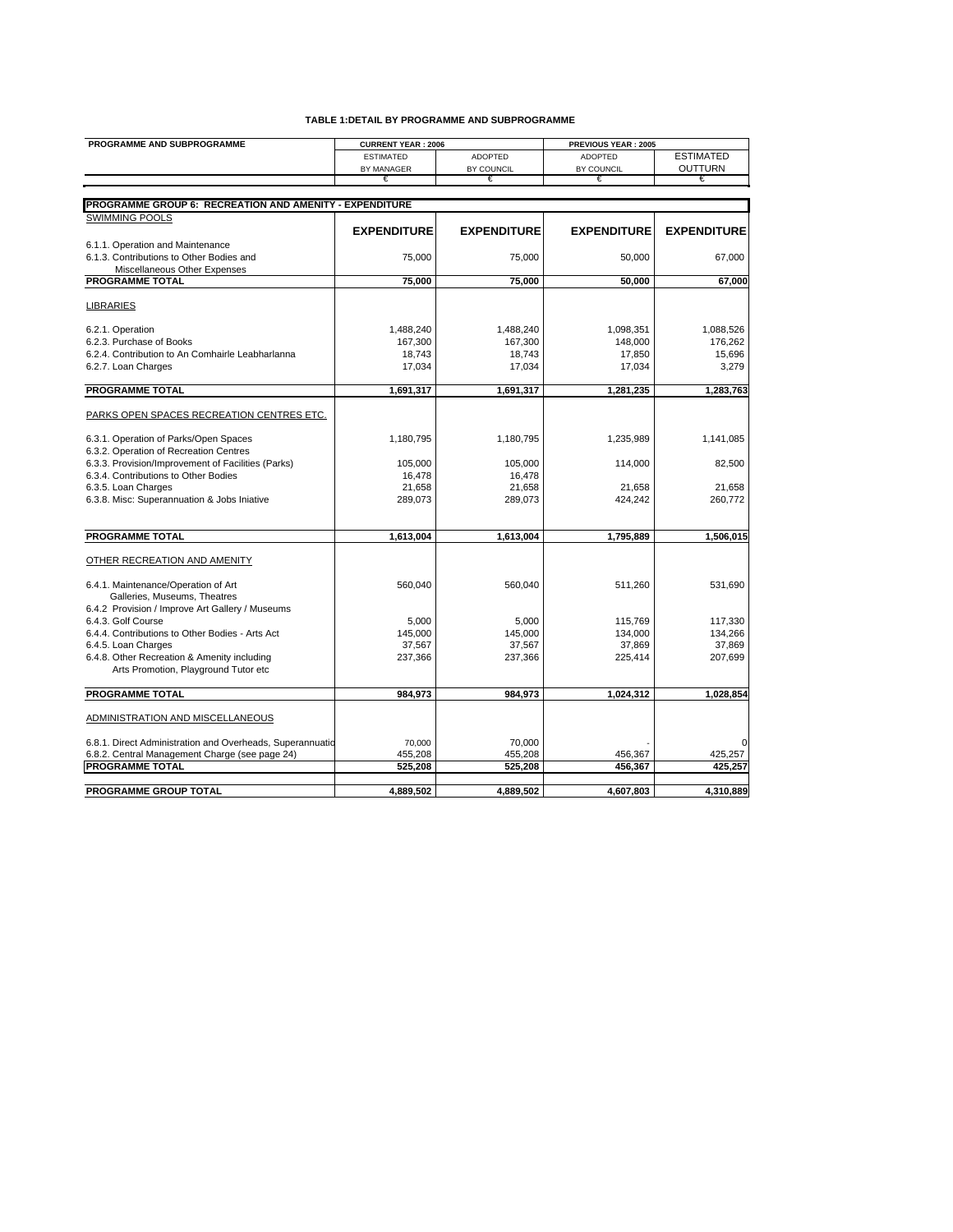| PROGRAMME AND SUBPROGRAMME                         | <b>CURRENT YEAR: 2006</b> |                | PREVIOUS YEAR: 2005 |                  |
|----------------------------------------------------|---------------------------|----------------|---------------------|------------------|
|                                                    | <b>ESTIMATED</b>          | <b>ADOPTED</b> | <b>ADOPTED</b>      | <b>ESTIMATED</b> |
|                                                    | <b>BY MANAGER</b>         | BY COUNCIL     | BY COUNCIL          | <b>OUTTURN</b>   |
|                                                    | €                         | €              | €                   | €                |
| PROGRAMME GROUP 6: RECREATION AND AMENITY - INCOME |                           |                |                     |                  |
| <b>SWIMMING POOLS</b>                              | <b>INCOME</b>             | <b>INCOME</b>  | <b>INCOME</b>       | <b>INCOME</b>    |
| 6.1.9. Swimming Pool Fees                          |                           |                |                     |                  |
| <b>PROGRAMME TOTAL</b>                             |                           |                |                     | $\mathbf{0}$     |
| <b>LIBRARIES</b>                                   |                           |                |                     |                  |
| 6.2.9. Library Charges                             | 35.000                    | 35.000         | 45.000              | 35,000           |
| Lease Rent - Recoupment                            | 88.600                    | 88,600         | 79.838              | 79,838           |
| School Library Grant                               | 29.500                    | 29.500         | 22.000              | 29,872           |
| National Book Grant / Misc                         | 35,000                    | 35.000         |                     | 600              |
| <b>PROGRAMME TOTAL</b>                             | 188,100                   | 188,100        | 146,838             | 145.310          |
| OTHER RECREATION AND AMENITY                       |                           |                |                     |                  |
| 6.4.9. Arts Officer - Grant                        | 65,250                    | 65,250         | 35,000              | 61,000           |
| <b>Derelict Sites Levies</b>                       | 5,000                     | 5,000          | 25,000              | 2,000            |
| Art Gallery/Museum                                 | 113,000                   | 113,000        | 110,900             | 142,190          |
| Archives Fees and Recoupment                       | 23,912                    | 23,912         | 12,500              | 16,505           |
| <b>PROGRAMME TOTAL</b>                             | 207,162                   | 207,162        | 183,400             | 221,695          |
| ADMINISTRATION AND MISCELLANEOUS                   |                           |                |                     |                  |
| 6.8.9. Superannuation Contributions                | 92,051                    | 92.051         | 85,489              | 85,489           |
| Jobs Initiative - Recoupment                       | 83,782                    | 83,782         | 84,661              | 84,661           |
| <b>PROGRAMME TOTAL</b>                             | 175,833                   | 175,833        | 170,150             | 170,150          |
| <b>PROGRAMME GROUP TOTAL</b>                       | 571,095                   | 571,095        | 500,388             | 537,155          |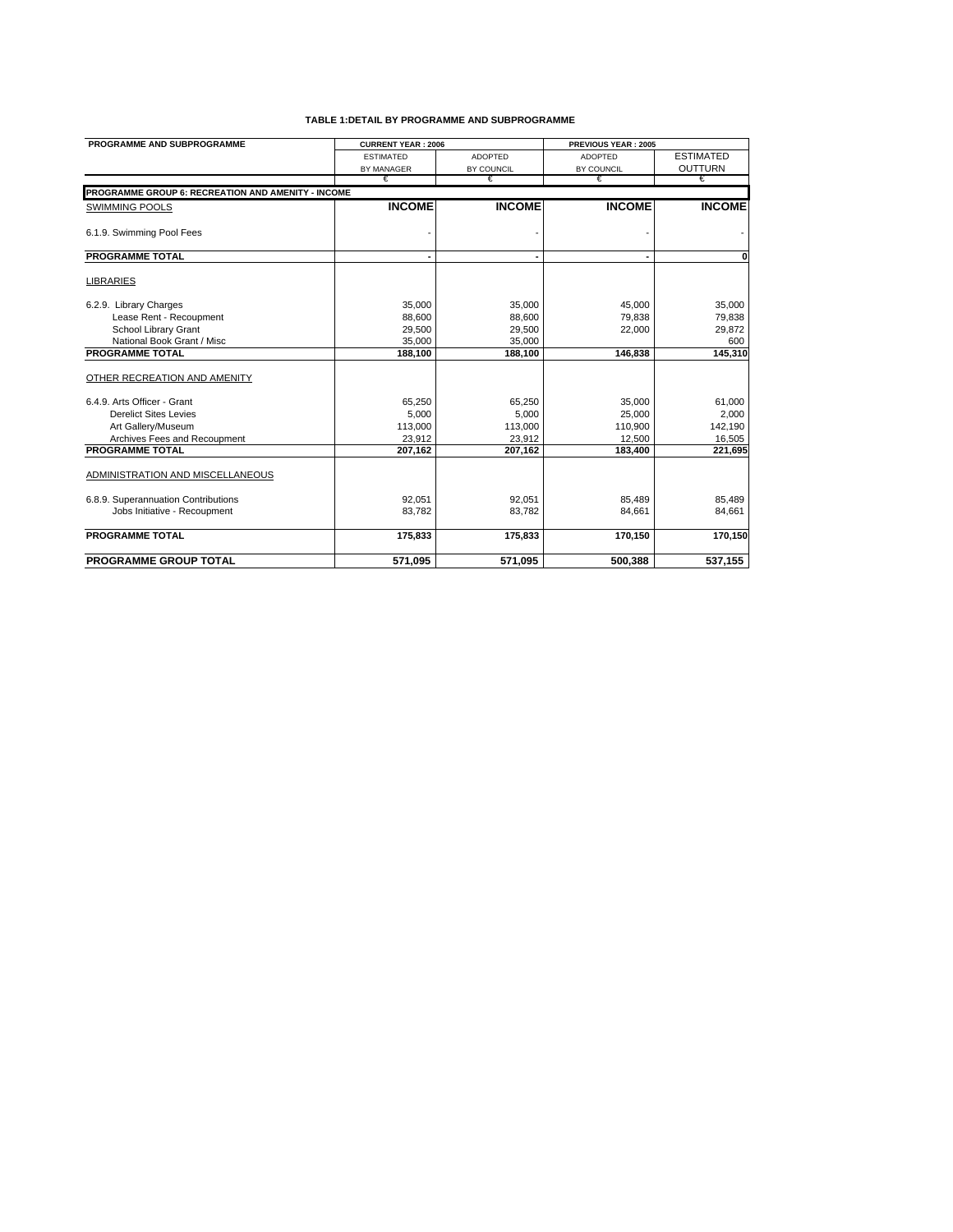| PROGRAMME AND SUBPROGRAMME                                                | <b>CURRENT YEAR: 2006</b> |                    | <b>PREVIOUS YEAR: 2005</b> |                    |
|---------------------------------------------------------------------------|---------------------------|--------------------|----------------------------|--------------------|
|                                                                           | <b>ESTIMATED</b>          | <b>ADOPTED</b>     | <b>ADOPTED</b>             | <b>ESTIMATED</b>   |
|                                                                           | <b>BY MANAGER</b>         | BY COUNCIL         | BY COUNCIL                 | <b>OUTTURN</b>     |
|                                                                           | €                         | €                  | €                          | €                  |
| PROGRAMME GROUP 7: AGRICULTURE, EDUCATION, HEALTH & WELFARE - EXPENDITURE |                           |                    |                            |                    |
| <b>EDUCATION</b>                                                          | <b>EXPENDITURE</b>        | <b>EXPENDITURE</b> | <b>EXPENDITURE</b>         | <b>EXPENDITURE</b> |
| 7.2.1. Contribution to Vocational                                         |                           |                    |                            |                    |
| <b>Education Committee</b>                                                | 32.064                    | 32,064             | 30.450                     | 30,450             |
| 7.2.2. Superannuation of Employees of                                     |                           |                    |                            |                    |
| Vocational Educational Committee                                          | 3.080.229                 | 3,080,229          | 2.590.215                  | 2,590,215          |
| 7.2.3. Higher Education Grants                                            | 1,450,000                 | 1,450,000          | 1,240,000                  | 1,240,000          |
| 7.2.5. School Meals                                                       | 60,000                    | 60,000             | 119,751                    | 119,751            |
| 7.2.6. Residential Homes and Special Schools                              | 20,000                    | 20,000             | 20,000                     | 20,000             |
| <b>PROGRAMME TOTAL</b>                                                    | 4,642,293                 | 4,642,293          | 4,000,416                  | 4,000,416          |
| ADMINISTRATION AND MISCELLANEOUS                                          |                           |                    |                            |                    |
| 7.8.1. Direct Administration and Overheads                                |                           |                    |                            |                    |
| 7.8.2. Central Management Charge (see page 24)                            | 484,426                   | 484,426            | 437,133                    | 440,573            |
| <b>PROGRAMME TOTAL</b>                                                    | 484,426                   | 484,426            | 437,133                    | 440,573            |
| <b>PROGRAMME GROUP TOTAL</b>                                              | 5,126,719                 | 5,126,719          | 4,437,549                  | 4.440.989          |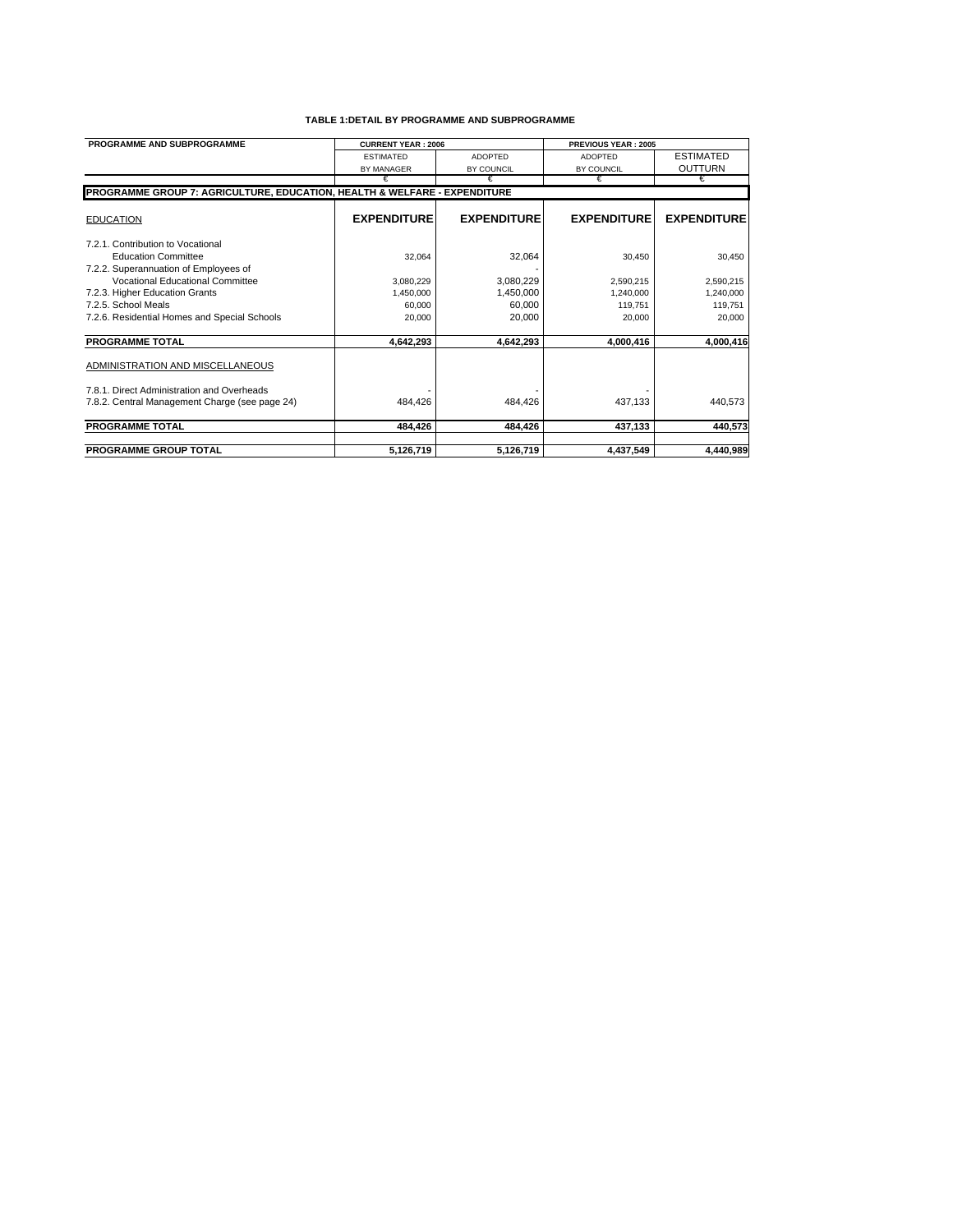| PROGRAMME AND SUBPROGRAMME                                             | <b>CURRENT YEAR: 2006</b> |                | <b>PREVIOUS YEAR: 2005</b> |                  |
|------------------------------------------------------------------------|---------------------------|----------------|----------------------------|------------------|
|                                                                        | <b>ESTIMATED</b>          | <b>ADOPTED</b> | <b>ADOPTED</b>             | <b>ESTIMATED</b> |
|                                                                        | <b>BY MANAGER</b>         | BY COUNCIL     | BY COUNCIL                 | <b>OUTTURN</b>   |
|                                                                        | €                         | €              | €                          | €                |
| PROGRAMME GROUP 7: AGRICULTURE, EDUCATION, HEALTH AND WELFARE - INCOME |                           |                |                            |                  |
|                                                                        |                           |                |                            |                  |
| <b>EDUCATION</b>                                                       | <b>INCOME</b>             | <b>INCOME</b>  | <b>INCOME</b>              | <b>INCOME</b>    |
| 7.2.9. V.E.C. Retiring Allowances - Recoupment                         | 3,080,229                 | 3,080,229      | 2,590,215                  | 2,590,215        |
| Higher Education Grants - Recoupment                                   | 1,450,000                 | 1,450,000      | 1,233,300                  | 1,238,328        |
| School Meals Grant                                                     |                           |                | 60,000                     | 6,270            |
| Miscellaneous- Education & Training                                    |                           |                |                            |                  |
| <b>PROGRAMME TOTAL</b>                                                 | 4,530,229                 | 4,530,229      | 3,883,515                  | 3,834,813        |
| ADMINISTRATION AND MISCELLANEOUS                                       |                           |                |                            |                  |
| 7.8.9. Superannuation Contributions                                    |                           |                |                            | $\Omega$         |
| Miscellaneous                                                          |                           |                |                            |                  |
| <b>PROGRAMME TOTAL</b>                                                 |                           |                |                            | 0                |
| <b>PROGRAMME GROUP TOTAL</b>                                           | 4,530,229                 | 4,530,229      | 3,883,515                  | 3,834,813        |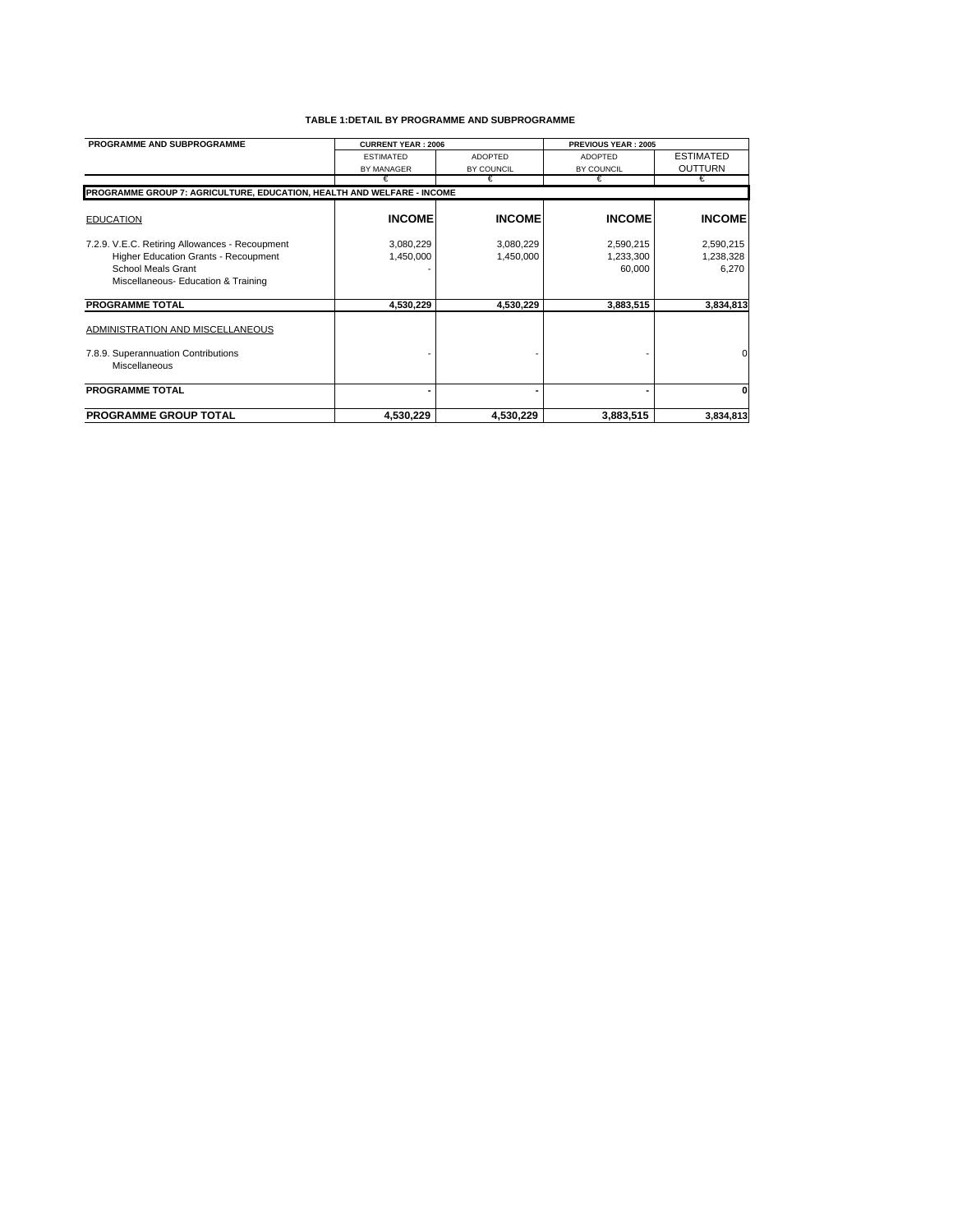| PROGRAMME AND SUBPROGRAMME                                                     | <b>CURRENT YEAR: 2006</b> |                    | PREVIOUS YEAR: 2005 |                    |  |
|--------------------------------------------------------------------------------|---------------------------|--------------------|---------------------|--------------------|--|
|                                                                                | <b>ESTIMATED</b>          | <b>ADOPTED</b>     | <b>ADOPTED</b>      | <b>ESTIMATED</b>   |  |
|                                                                                | BY MANAGER<br>€           | BY COUNCIL<br>€    | BY COUNCIL<br>€     | OUTTURN<br>€       |  |
|                                                                                |                           |                    |                     |                    |  |
| PROGRAMME GROUP 8: MISCELLANEOUS - EXPENDITURE                                 |                           |                    |                     |                    |  |
|                                                                                |                           |                    |                     |                    |  |
| FINANCIAL MANAGEMENT                                                           | <b>EXPENDITURE</b>        | <b>EXPENDITURE</b> | <b>EXPENDITURE</b>  | <b>EXPENDITURE</b> |  |
| 8.1.1 Property Management                                                      | 253,010                   | 253,010            | 190,754             | 139,495            |  |
| 8.2.4 Plant & Materials Wages                                                  | 31,936                    | 31,936             | 39,619              | 21,148             |  |
| 8.3.1. Rate Collection                                                         | 255,432                   | 255,432            | 232,147             | 230,951            |  |
| 8.3.3. Refund of Rates/Irrecoverable Rates                                     | 2,520,237                 | 2,518,237          | 1,491,065           | 1,741,035          |  |
| 8.3.4. Overdraft Interest                                                      | 300,000                   | 300,000            | 459,219             | 425,650            |  |
| 8.3.5. Bank Charges                                                            | 50,000                    | 50.000             | 25,000              | 25,000             |  |
| 8.3.8. Valuation Fees                                                          | 50,000                    | 50,000             | 50,000              | 50,000             |  |
| <b>PROGRAMME TOTAL</b>                                                         | 3,460,615                 | 3,458,615          | 2,487,804           | 2,633,279          |  |
| <b>ELECTIONS</b>                                                               |                           |                    |                     |                    |  |
| 8.4.1. Register of Electors                                                    | 40,000                    | 40,000             | 44,176              | 54,198             |  |
| <b>PROGRAMME TOTAL</b>                                                         | 40,000                    | 40,000             | 44,176              | 54,198             |  |
| ADMINISTRATION OF JUSTICE AND CONSUMER                                         |                           |                    |                     |                    |  |
| <b>PROTECTION</b>                                                              |                           |                    |                     |                    |  |
| 8.5.1. Courthouses                                                             |                           |                    |                     |                    |  |
| 8.5.2. Coroners and Inquests                                                   | 19,681                    | 19,681             | 19,371              | 24,668             |  |
| 8.5.3. Weights and Measures                                                    |                           |                    |                     |                    |  |
| 8.5.4. & 8.5.5 Slaughterhouses and Meat and Millk/Dairies                      | 226,441                   | 226,441            | 206,599             | 216,184            |  |
| 8.5.6. Weighbridges                                                            | 5,000                     | 5,000              | 4,999               | 4,581              |  |
| 8.5.7. Pounds, Wandering Animals and Dog Control                               | 210,000                   | 210,000            | 233,137             | 233,137            |  |
| 8.5.9. Loan Charges                                                            | 10,906                    | 10,906             | 14,334              | 14,334             |  |
| <b>PROGRAMME TOTAL</b>                                                         | 472,028                   | 472,028            | 478,440             | 492,904            |  |
| <b>PROPERTY DAMAGE</b>                                                         |                           |                    |                     |                    |  |
| 8.6.2. Malicious Damage                                                        |                           |                    |                     |                    |  |
| <b>PROGRAMME TOTAL</b>                                                         | ÷,                        | ٠                  | ٠                   | 0                  |  |
| <b>MARKETS FAIRS AND ABATTOIRS</b>                                             |                           |                    |                     |                    |  |
|                                                                                |                           |                    |                     |                    |  |
| 8.7.3. Regulation of Markets - Casual Trading<br>8.7.6. Loan Charges           | 1,000                     | 1,000              | 31,781              | 31,781             |  |
|                                                                                |                           |                    |                     |                    |  |
| <b>PROGRAMME TOTAL</b><br>ADMINISTRATION AND MISCELLANEOUS                     | 1,000                     | 1,000              | 31,781              | 31,781             |  |
|                                                                                |                           |                    |                     |                    |  |
| 8.8.2. Central Management Charge (see page 24)                                 | 936,637                   | 936.637            | 870,553             | 835,487            |  |
| 8.8.3. Provision of Office Accommodation                                       | 1,581,586                 | 1,581,586          | 1,422,547           | 1,420,125          |  |
| 8.8.6. Loan Charges                                                            | 742,502                   | 742,502            | 770,891             | 770,891            |  |
| 8.8.8. Loan Charges Vehicle Fleet                                              | 330,500                   | 330,500            | 330,500             | 330,500            |  |
| 8.8.8. Superannuation Costs and misc                                           | 1,671,465                 | 1,671,465          | 1,792,756           | 1,792,756          |  |
|                                                                                |                           |                    |                     |                    |  |
| <b>PROGRAMME TOTAL</b>                                                         | 5,262,690                 | 5,262,690          | 5,187,247           | 5,149,759          |  |
| <b>ALLOWANCES AND EXPENSES</b>                                                 |                           |                    |                     |                    |  |
| 8.9.0. Mayor's Allowance                                                       | 58,849                    | 60.849             | 58,849              | 58,849             |  |
| <b>PROGRAMME TOTAL</b>                                                         | 58,849                    | 60,849             | 58,849              | 58,849             |  |
|                                                                                |                           |                    |                     |                    |  |
| 8.10.0. Entertainment and Associated Expenses<br>(Civic Functions)             | 50,000                    | 50,000             | 50,000              | 50,000             |  |
|                                                                                |                           |                    |                     |                    |  |
| <b>PROGRAMME TOTAL</b>                                                         | 50,000                    | 50,000             | 50,000              | 50,000             |  |
| 8.11.1. Expenses of Members - Annual Allowance                                 | 392,456                   | 392,456            | 364,448             | 364,448            |  |
| 8.11.2. Expenses of Members, Training and                                      |                           |                    |                     |                    |  |
| Representation at Conferences in Ireland                                       | 144,500                   | 144,500            | 119,800             | 119,800            |  |
| 8.11.3. Expenses of Members - Other<br>(a) Chair - Strategic Policy Committees |                           |                    |                     |                    |  |
| (b) External Members - SPCs                                                    | 28,600                    | 28,600             | 28,600              | 28,600             |  |
|                                                                                | 6,000                     | 6,000              | 6,000               | 6,000              |  |
| <b>PROGRAMME TOTAL</b>                                                         | 571,556                   | 571,556            | 518,848             | 518,848            |  |
|                                                                                |                           |                    |                     |                    |  |
| 8.12.0. Expenses of Members Attending                                          |                           |                    |                     |                    |  |
| Conferences Abroad                                                             | 20,000                    | 20,000             | 20,000              | 20,000             |  |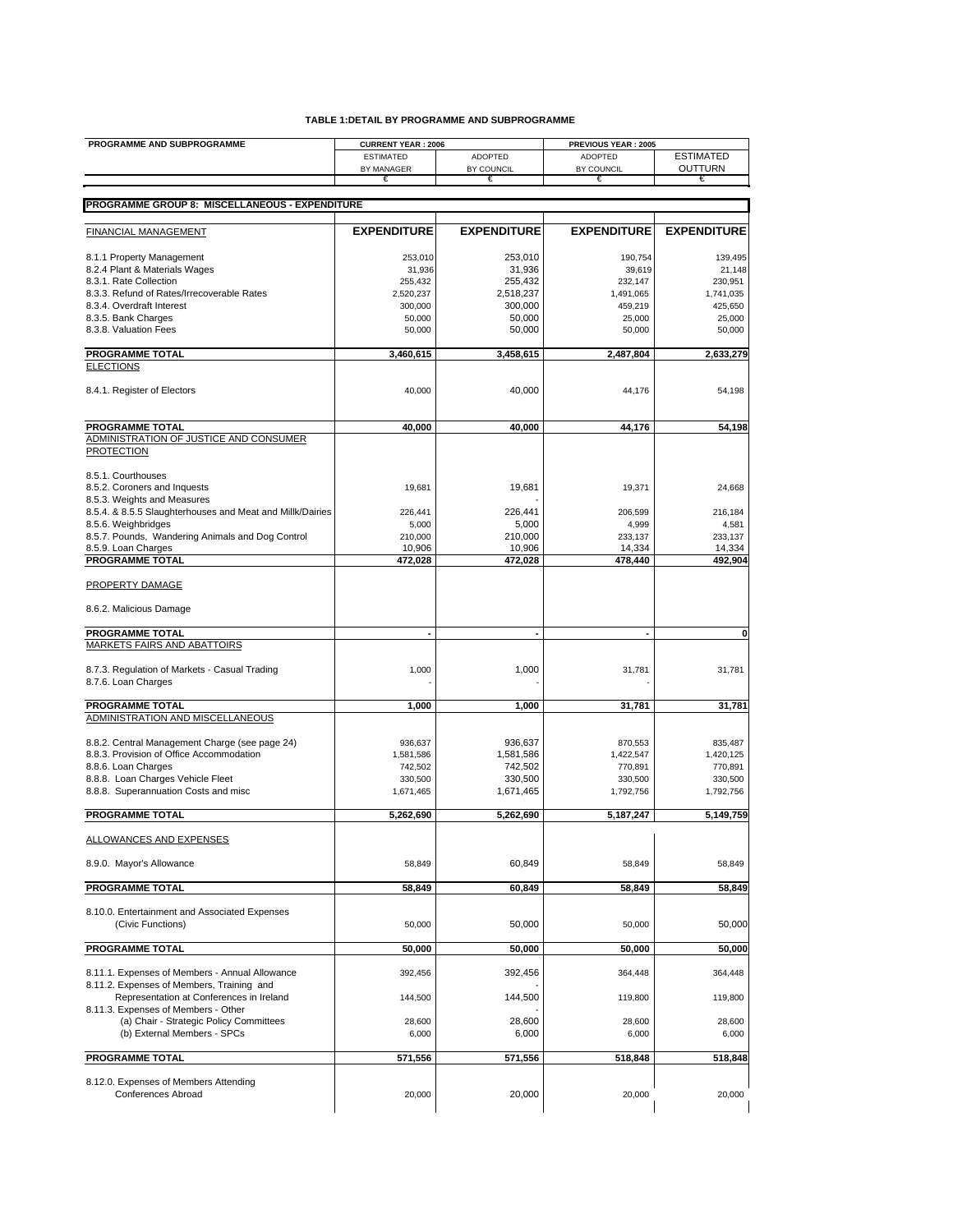| <b>PROGRAMME AND SUBPROGRAMME</b>   | <b>CURRENT YEAR: 2006</b> |                | <b>PREVIOUS YEAR: 2005</b> |                  |
|-------------------------------------|---------------------------|----------------|----------------------------|------------------|
|                                     | <b>ESTIMATED</b>          | <b>ADOPTED</b> | <b>ADOPTED</b>             | <b>ESTIMATED</b> |
|                                     | BY MANAGER                | BY COUNCIL     | BY COUNCIL                 | <b>OUTTURN</b>   |
|                                     |                           |                |                            |                  |
| <b>PROGRAMME TOTAL</b>              | 20.000                    | 20.000         | 20.000                     | 20.000           |
| 8.13.0. Councillors Gratuity Scheme |                           |                |                            |                  |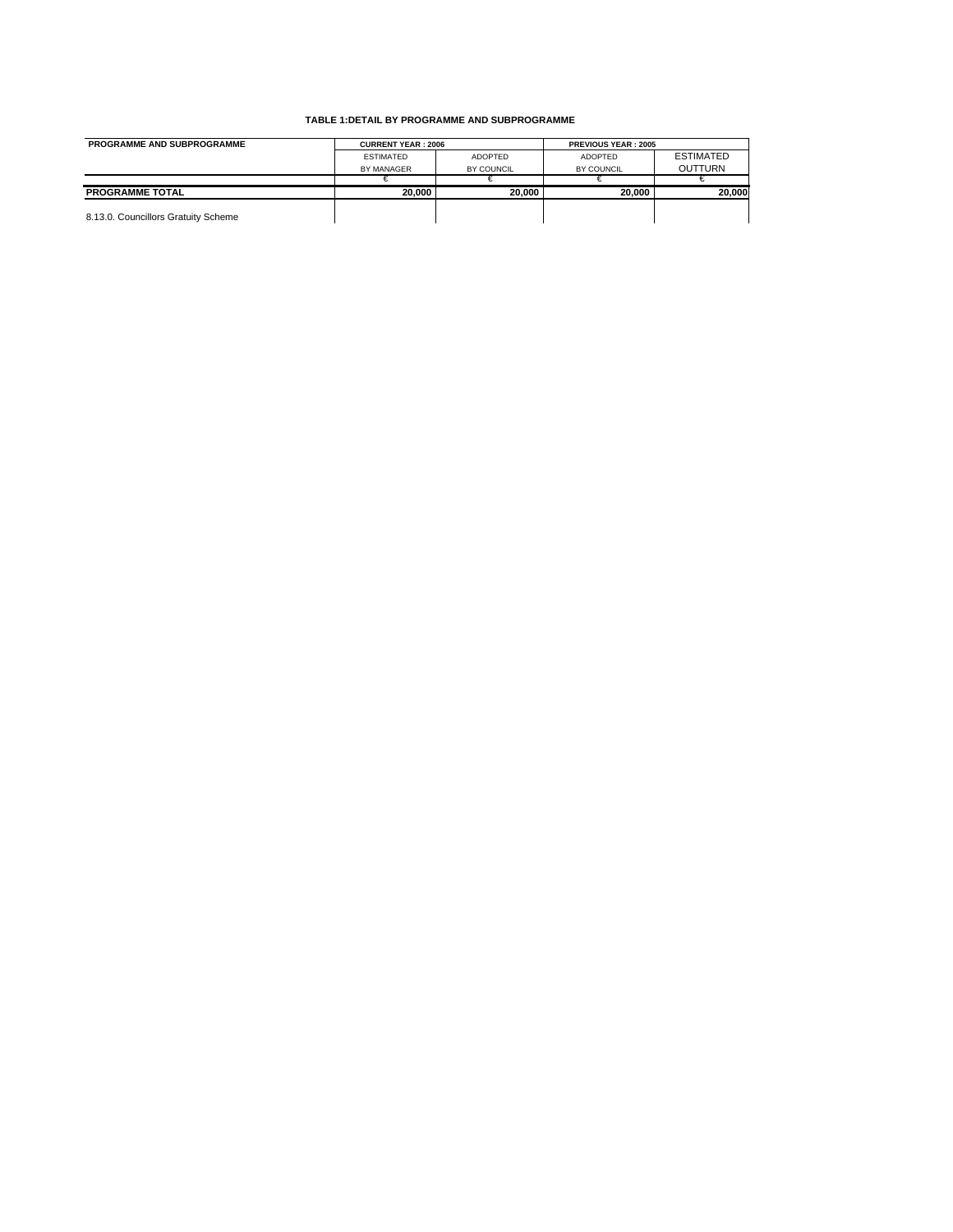| PROGRAMME AND SUBPROGRAMME                                  | <b>CURRENT YEAR: 2006</b> |                | PREVIOUS YEAR: 2005 |                  |
|-------------------------------------------------------------|---------------------------|----------------|---------------------|------------------|
|                                                             | <b>ESTIMATED</b>          | <b>ADOPTED</b> | <b>ADOPTED</b>      | <b>ESTIMATED</b> |
|                                                             | BY MANAGER                | BY COUNCIL     | BY COUNCIL          | <b>OUTTURN</b>   |
|                                                             | €                         | €              | €                   | €                |
|                                                             |                           |                |                     |                  |
| <b>PROGRAMME TOTAL</b>                                      | 0                         | 0              | 0                   | ō                |
| <b>PROGRAMME GROUP TOTAL</b>                                | 9,936,738                 | 9,936,738      | 8,877,145           | 9,009,618        |
|                                                             |                           |                |                     |                  |
| PROGRAMME GROUP 8: MISCELLANEOUS - INCOME                   |                           |                |                     |                  |
| <b>ELECTIONS</b>                                            | <b>INCOME</b>             | <b>INCOME</b>  | <b>INCOME</b>       | <b>INCOME</b>    |
| 8.4.9. Register of Electors -Sale                           |                           |                |                     | 762              |
|                                                             |                           |                |                     |                  |
| <b>PROGRAMME TOTAL</b>                                      | $\blacksquare$            |                | ٠                   | 762              |
|                                                             |                           |                |                     |                  |
| ADMINISTRATION OF JUSTICE AND CONSUMER<br><b>PROTECTION</b> |                           |                |                     |                  |
|                                                             |                           |                |                     |                  |
| 8.5.9. Impounding of Animals - Fees                         | 15.000                    | 15,000         | 15,000              | 15.000           |
| Impounding of Animals - Grant                               | 165,000                   | 165,000        | 165,000             | 135,000          |
| Dog Licence Fees                                            | 10,000                    | 10,000         | 10,000              | 10,000           |
|                                                             |                           |                |                     |                  |
| <b>PROGRAMME TOTAL</b>                                      | 190,000                   | 190,000        | 190,000             | 160,000          |
| <b>MARKETS, FAIRS AND ABATTOIRS</b>                         |                           |                |                     |                  |
|                                                             |                           |                |                     |                  |
| Operation of Markets - Casual Trading<br>8.7.1              | 31,781                    | 31,781         | 31,781              | 28,500           |
| Veterinary Services - Recoupment<br>8.7.9.                  | 103,938                   | 103,938        | 103,938             | 100,000          |
|                                                             |                           |                |                     |                  |
| <b>PROGRAMME TOTAL</b>                                      | 135,719                   | 135,719        | 135,719             | 128,500          |
| ADMINISTRATION AND MISCELLANEOUS                            |                           |                |                     |                  |
|                                                             |                           |                |                     |                  |
| 8.8.9. Superannuation Contributions                         | 102,234                   | 102,234        | 107,698             | 85,889           |
| Recoupments                                                 | 191,377                   | 191,377        | 282,678             | 284,874          |
| <b>PROGRAMME TOTAL</b>                                      | 293,611                   | 293,611        | 390,376             | 370,763          |
|                                                             |                           |                |                     |                  |
| <b>COUNCILLORS PAY SCHEME</b>                               |                           |                |                     |                  |
| 8.11.0 Councillors Pay Recoupment                           |                           |                |                     |                  |
|                                                             |                           |                |                     |                  |
| <b>PROGRAMME TOTAL</b>                                      |                           |                |                     | $\mathbf{0}$     |
|                                                             |                           |                |                     |                  |
| <b>PROGRAMME GROUP TOTAL</b>                                | 619.330                   | 619.330        | 716.095             | 660.025          |